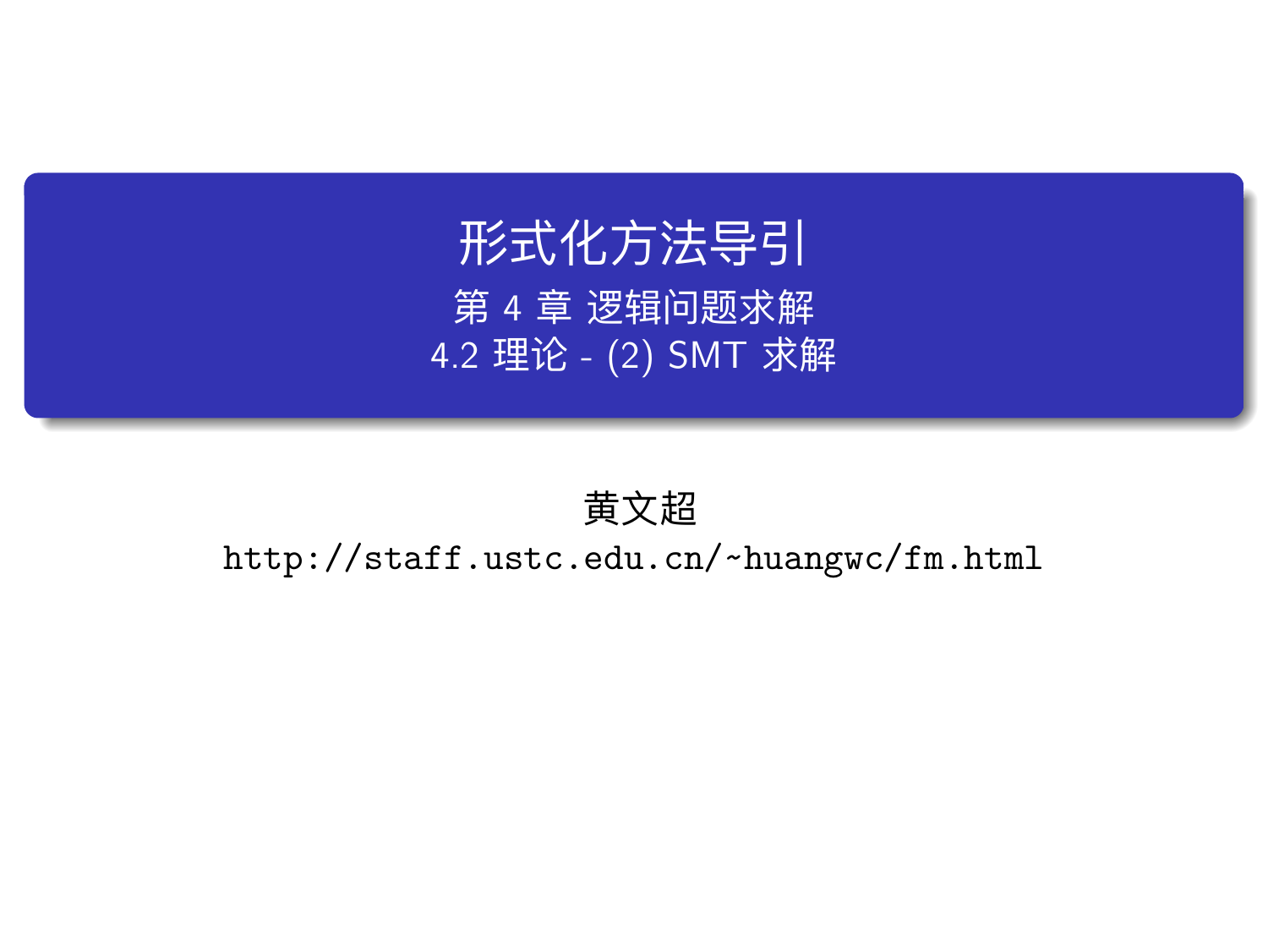# 回顾: 定义: SAT 问题

SAT is the *decision* problem: given a propositional formula, is it *satisfiable*?

### 回顾: 定义: SMT problem

Extension of SAT, to deal with *numbers* and *inequalities*.

回顾: SMT 在软件测试中的一个重要应用: 符号执行 (*Symbolic Execution*) 问题: How to explore different program paths and for each path to

- *generate* a set of concrete *input* values exercising that path
- *check* for the presence of *various kinds* of errors
- 本节讲解内容: The Simplex method (单纯形法).
	- dealing with *linear inequalities*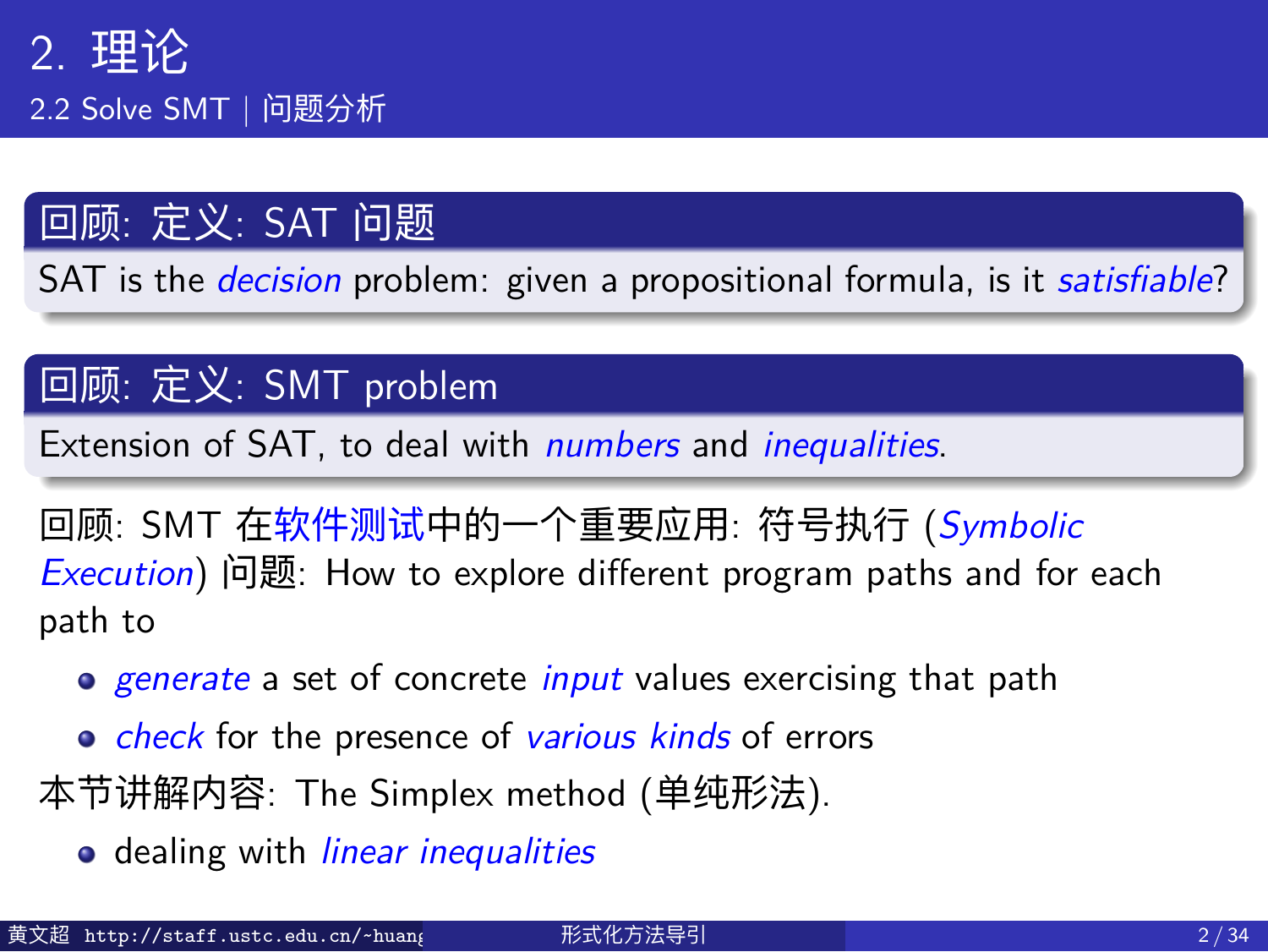

The Simplex method (单纯形法).

dealing with *linear inequalities*

Do real numbers *x, y* exist such that

$$
x \ge y
$$

$$
y \ge 2
$$

$$
2x + y \le 7
$$

So indeed the *blue* part describes the values *x, y* satisfying the requirements.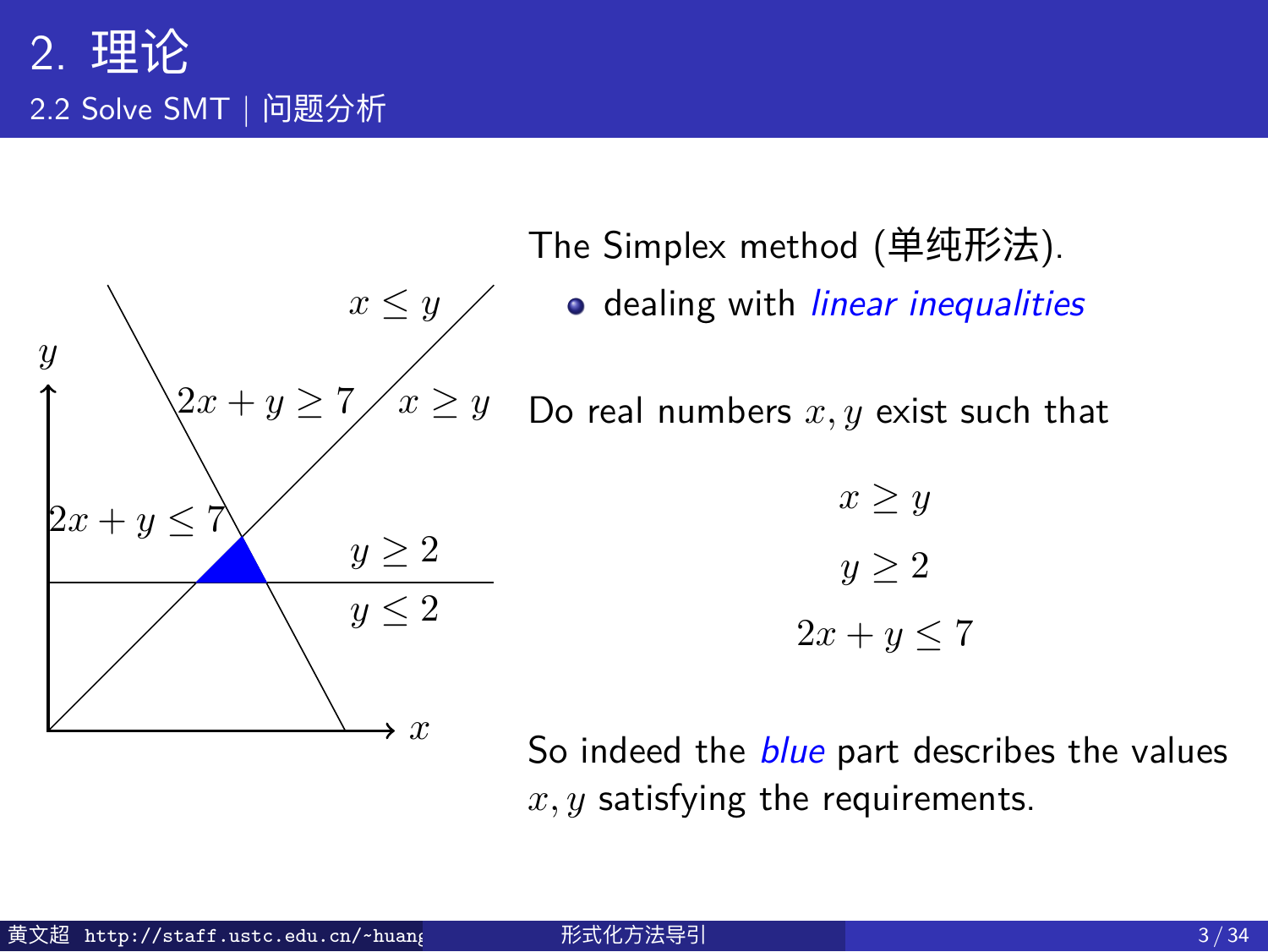$\Box$  How to solve for  $> 2$  variables?

分析: *No such pictures*: we want to do this for *thousands* of inequalities /variables

For SMT the underlying approach is the *simplex method* for *linear optimization* = *linear programming* (线性规划)

- Not only determines existence of solution, but finds an *optimal*
	- o one for which a given linear expression has the *highest possible* value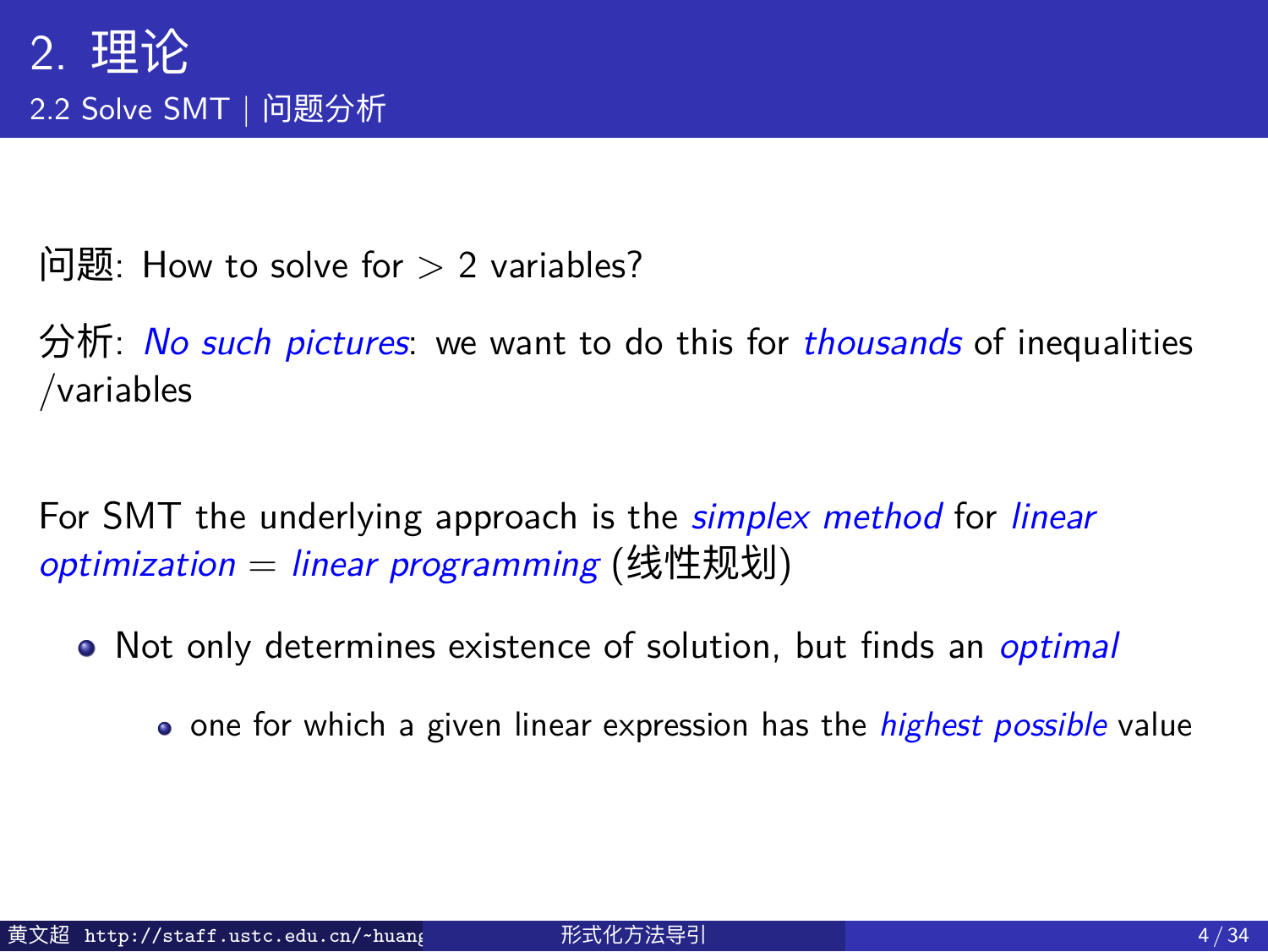2.2 Solve SMT | 问题分析

# 问题定义: The Simplex Method

Among all real values  $x_1, \ldots, x_n \geq 0$  find the *maxmal* value of a linear *goal function*  $v + c_1x_1 + c_2x_2 + \cdots + c_nx_n$ 

#### satisfying *k* linear constraints

 $a_{i1}x_1 + a_{i2}x_2 + \cdots + a_{in}x_n \leq b_i$ 

for  $i = 1, 2, \ldots, k$ . Here  $v, a_{ij}, c_i$  and  $b_i$  are given real values, satisfying *b*<sup>*i*</sup> ≥ 0 for *i* = 1*,* 2*, . . . , k* 

## 求解思路

Initialization:  $x_i = 0$  for all *i*, Do steps (*pivots*, 转轴):

**•** the value of the goal function *increases until* its optimal value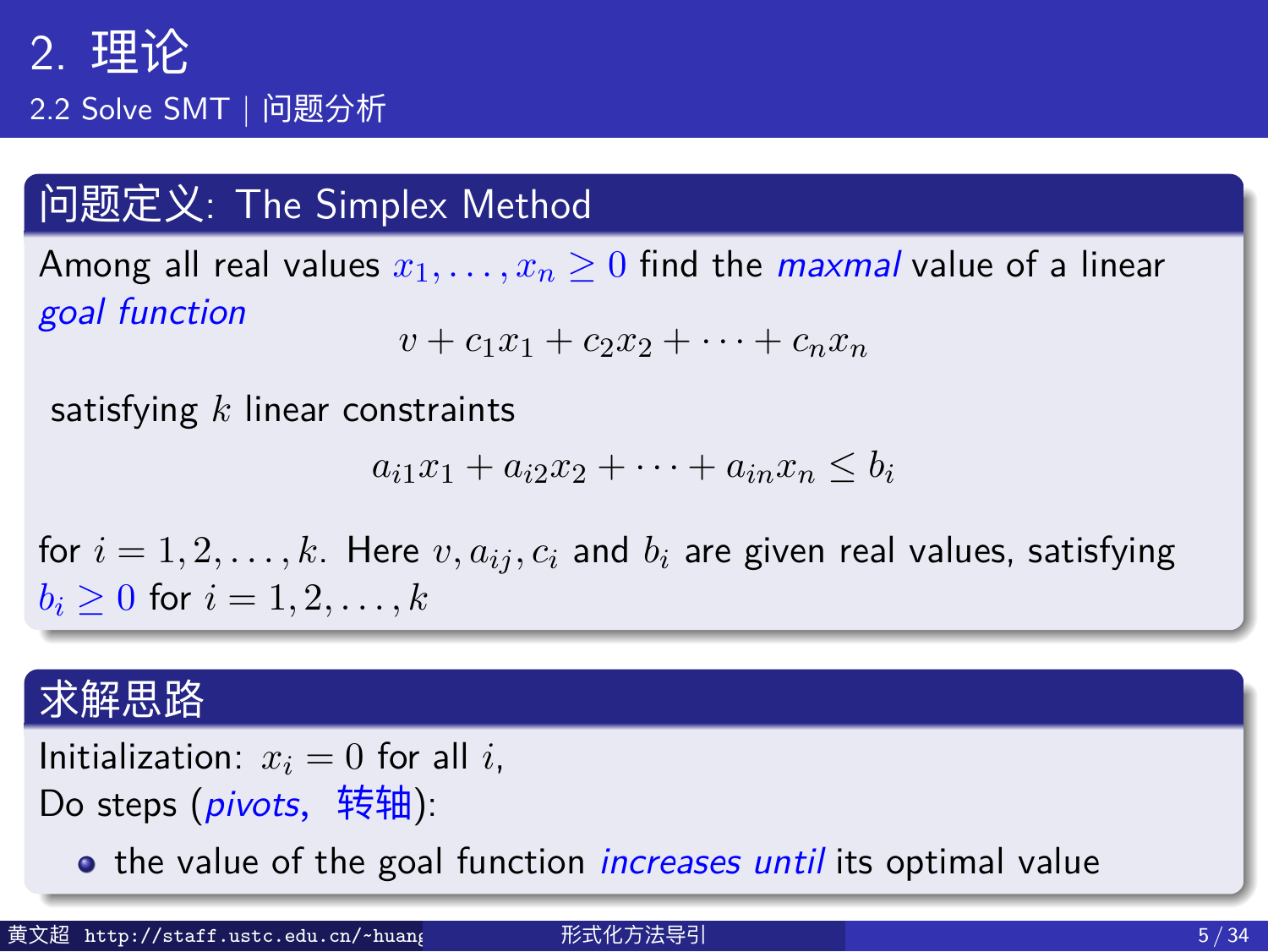

So  $x_i \geq 0$ , and choosing  $x_i = 0$  for all *i* satisfies all constraints and yields the value *v* for the goal function

Probably this is not the maximal value

Approach of the simplex method: Start from this solution with  $x_i = 0$  for all  $i$ , do steps:

• the value of the goal function increases until its optimal value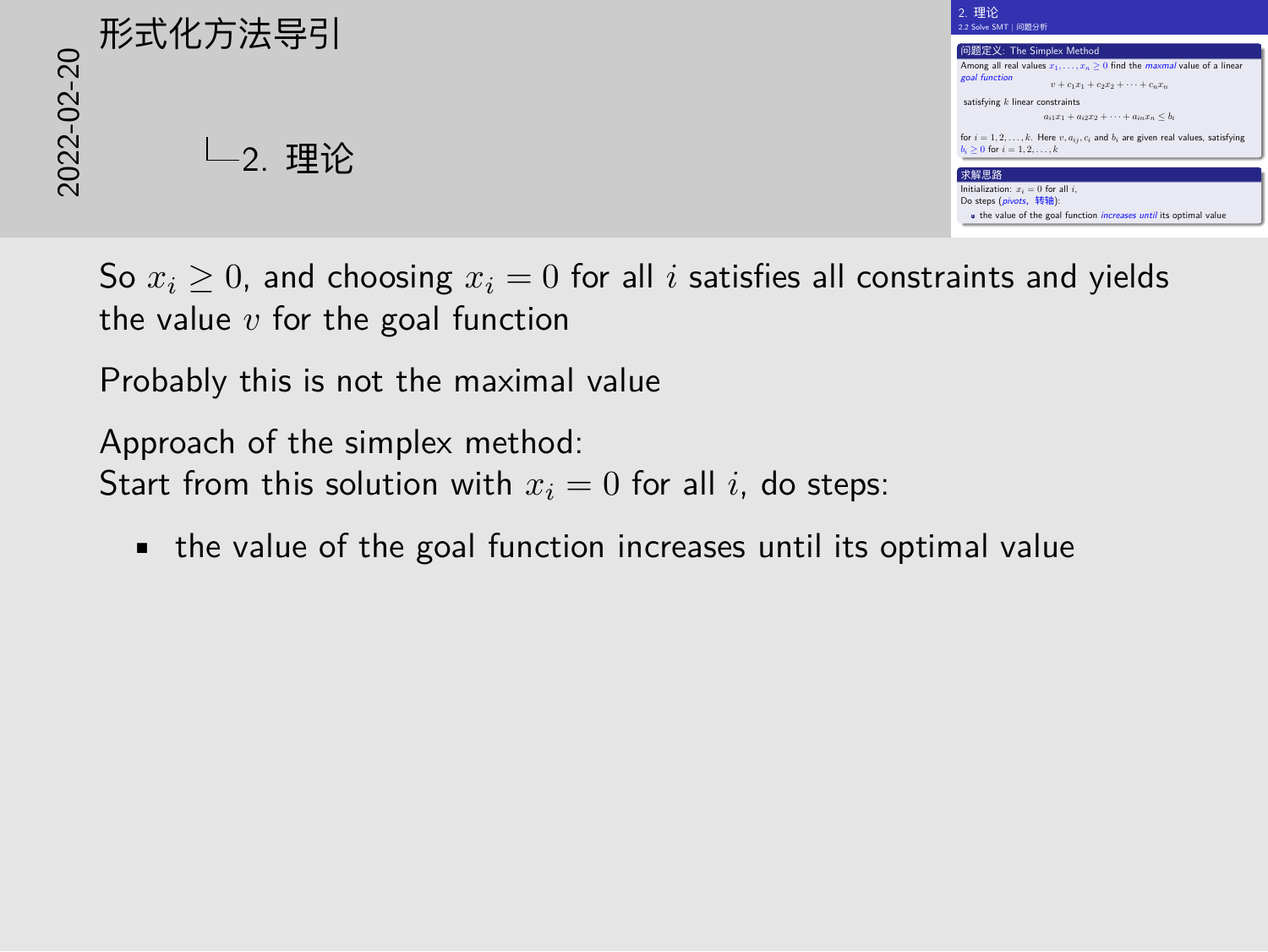Applies to more general format:

in an inequality *≥*, multiply both sides by *−*1:

*x*<sub>1</sub> − 2*x*<sub>2</sub> + 3*x*<sub>3</sub>  $\geq$  −5  $\equiv$  −*x*<sub>1</sub> + 2*x*<sub>2</sub> − 3*x*<sub>3</sub>  $\leq$  5

- an equality  $A = B$  is replaced by two inequalities  $A \leq B$  and  $B \leq A$
- if one wants to minimize, multiply goal function by -1
- if a variable x runs over all reals (positive and negative), replace it by *x*<sub>1</sub> − *x*<sub>2</sub> for fresh variables *x*<sub>1</sub>*, x*<sub>2</sub> satisfying *x*<sub>*i*</sub> ≥ 0 for *i* = 1*,* 2

Later we will see how to deal if there is no trivial start solution (in case  $b_i$ <0).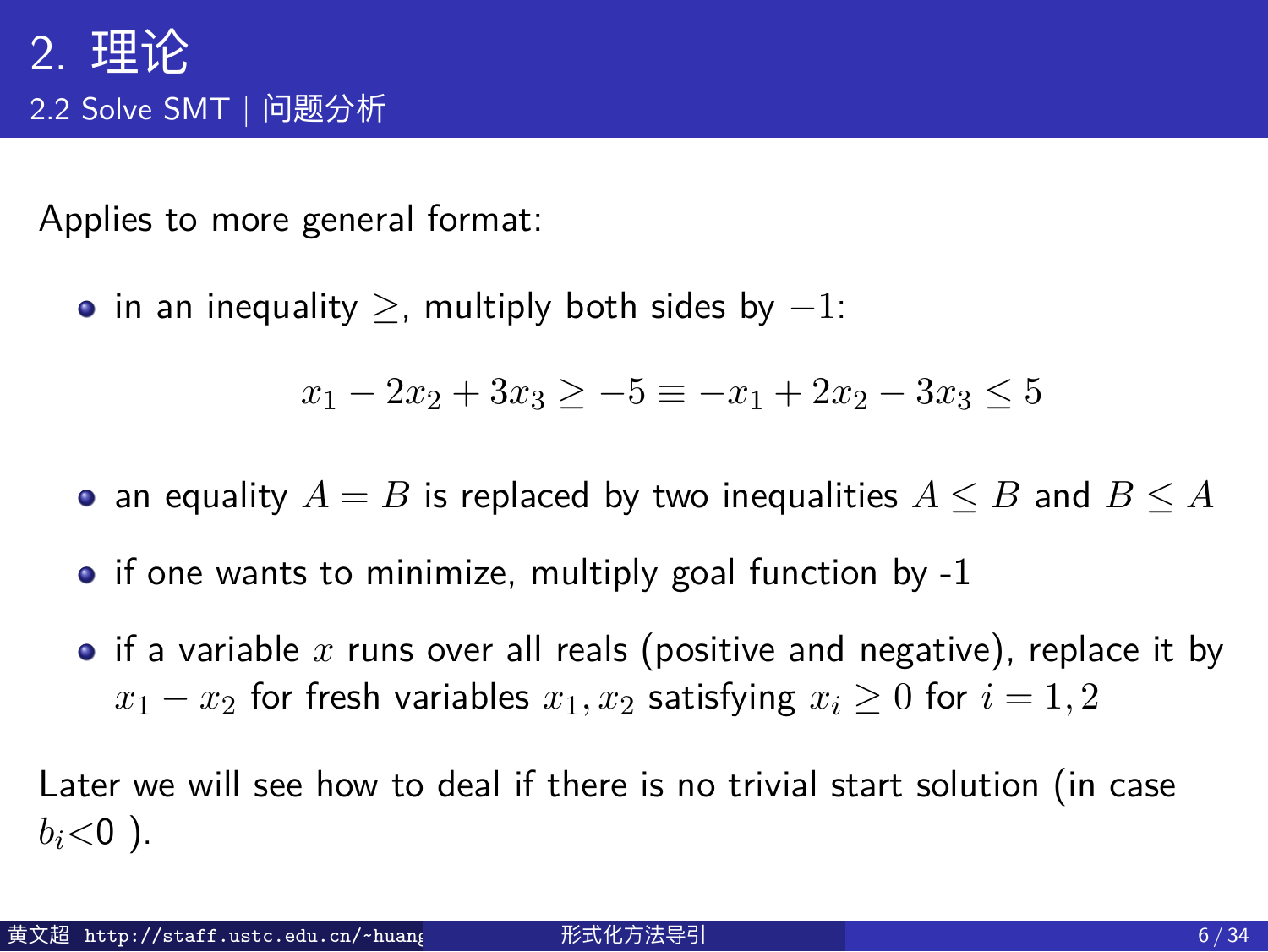## 定义: Slack form 松弛型

For every linear inequality

 $a_{i1}x_1 + a_{i2}x_2 + \cdots + a_{in}x_n \leq b_i$ 

a fresh variable *y<sup>i</sup> ≥* 0 is introduced

The linear inequality is *replaced* by the equality

 $y_i = b_i - a_{i1}x_1 - a_{i2}x_2 - \cdots - a_{in}x_n$ 

Together with  $y_i \geq 0$ , this is equivalent to the original inequality

This format with equalities is called the *slack form*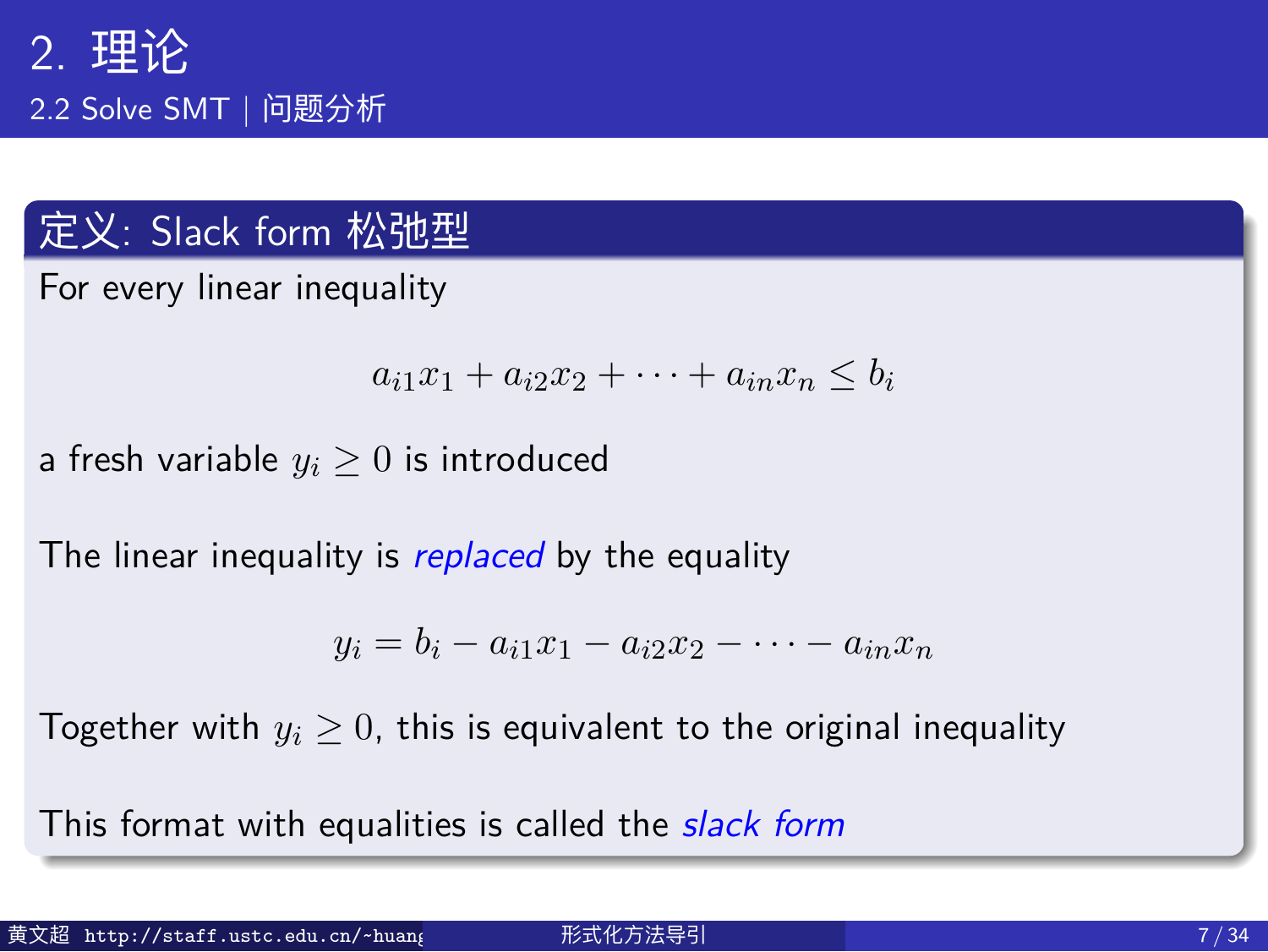2.2 Solve SMT | 问题分析

#### 定义: basic/non-basic variables, basic solution

Some terminology on a slack form with equations

$$
y_i = b_i - a_{i1}x_1 - a_{i2}x_2 - \dots - a_{in}x_n
$$

for  $i = 1, 2, ..., k$ 

- The solution  $y_i = b_i$ , for  $i = 1, 2, \ldots, k$  and  $x_j = 0$  for  $j = 1, 2, \ldots, k$ is called the *basic solution*
- The variables  $y_i$  for  $i = 1, 2, \ldots, k$  are called *basic variables* (基变量)
- The variables  $x_j$  for  $j = 1, 2, ..., k$  are called *non-basic variables* (# 基变量)

算法思路: The simplex algorithm consists of a *repetition* of pivots

A *pivot chooses* a *basic* variable and a non-basic variable, *swaps* their roles, and makes a *new slack form* that is *equivalent* to the original one, but with a *higher value* for the goal function.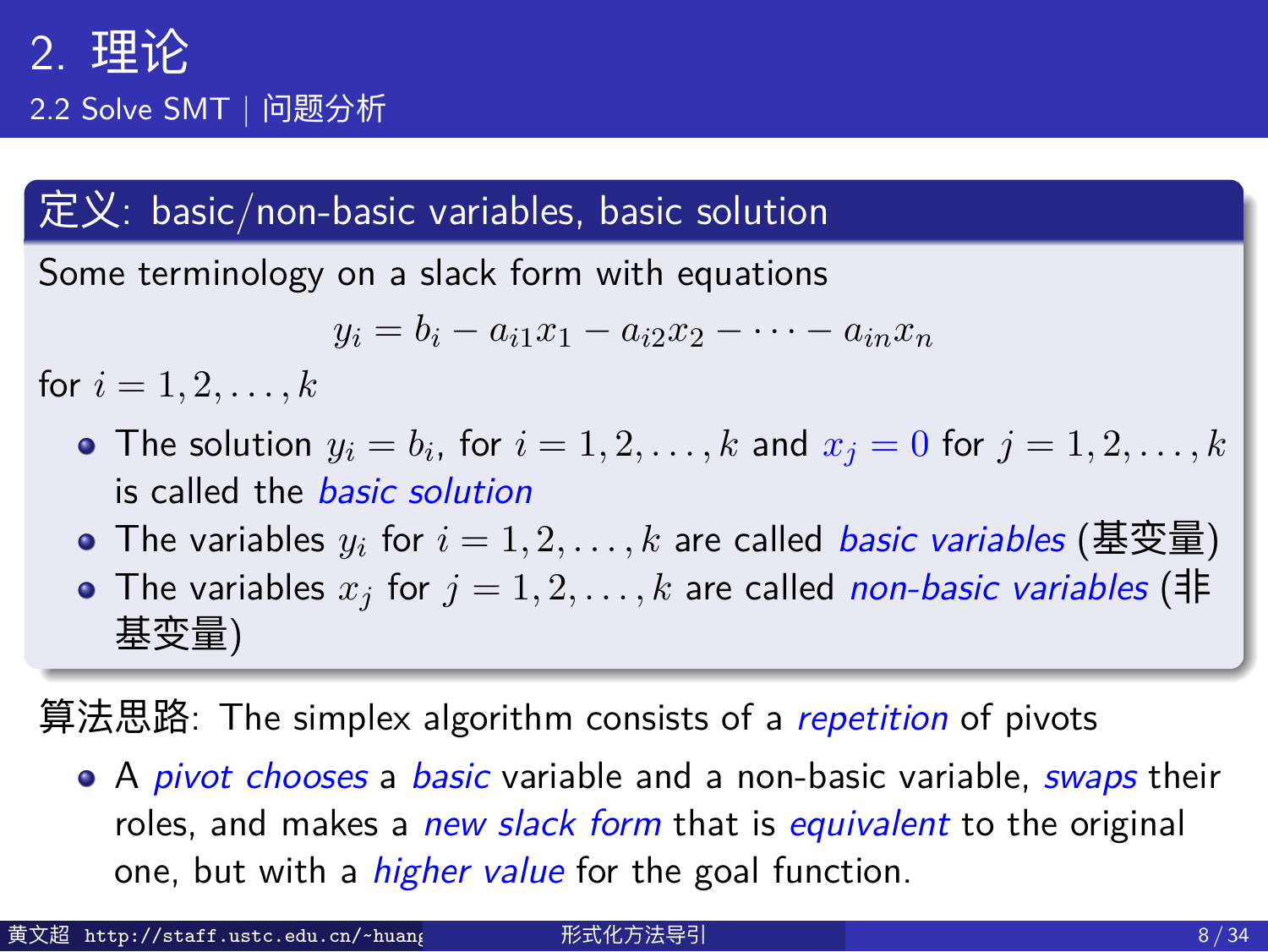2.2 Solve SMT | Example

## 回顾: 问题定义: The Simplex Method

Among all real values  $x_1, \ldots, x_n \geq 0$  find the *maxmal* value of a linear *goal function*

 $v + c_1x_1 + c_2x_2 + \cdots + c_nx_n$ 

#### satisfying *k* linear constraints

 $a_{i1}x_1 + a_{i2}x_2 + \cdots + a_{in}x_n \leq b_i$ 

#### for  $i = 1, 2, ..., k$ .

#### 例:

| 19                                  |                                                          |      |
|-------------------------------------|----------------------------------------------------------|------|
|                                     | Maximize $z = 3 + x_1 + x_3$ satisfying the constraints: |      |
|                                     | $-x_1+x_2-x_3 \leq 2$                                    |      |
|                                     | $x_1 + x_3 \leq 3$                                       |      |
|                                     | $2x_1 - x_2 \leq 4$                                      |      |
| 黄文超 http://staff.ustc.edu.cn/~huang | 形式化方法导引                                                  | 9/34 |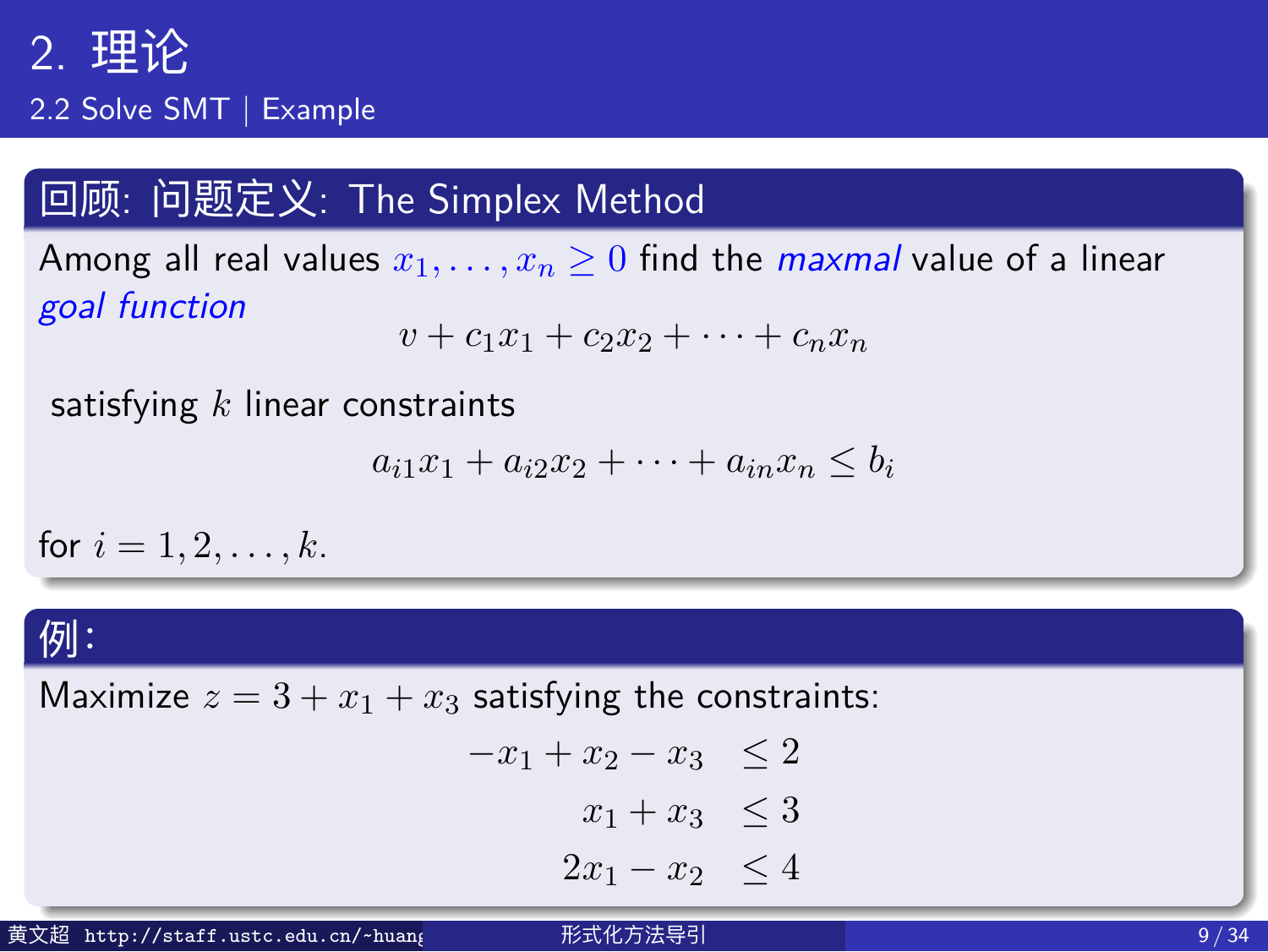2.2 Solve SMT | Example

# 例:

Maximize  $z = 3 + x_1 + x_3$  satisfying the constraints:  $-x_1 + x_2 - x_3 \leq 2$  $x_1 + x_3 \leq 3$  $2x_1 - x_2 \leq 4$ 

# 步骤 0: Slack form 松弛型

 $y_1 = 2 + x_1 - x_2 + x_3$  $y_2 = 3 - x_1 - x_3$  $y_3 = 4 - 2x_1 + x_2$ 

Goal: Maximize  $z = 3 + x_1 + x_3$ , while keeping  $\forall i.x_i \geq 0$  and  $\forall i.y_i \geq 0$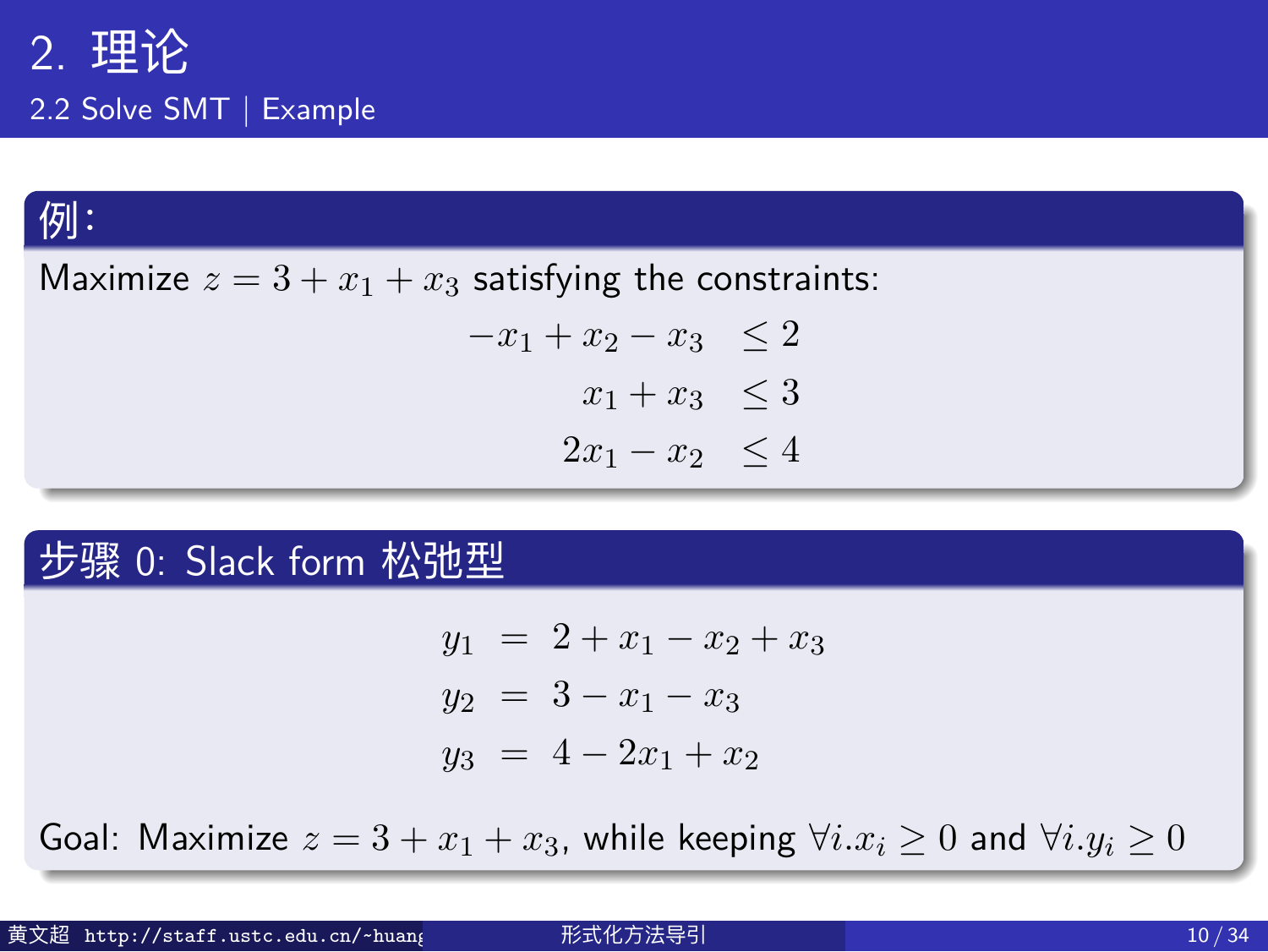步骤 0: Slack form 松弛型

 $y_1 = 2 + x_1 - x_2 + x_3$  $y_2 = 3 - x_1 - x_3$  $y_3 = 4 - 2x_1 + x_2$ 

Goal: Maximize  $z = 3 + x_1 + x_3$ , while keeping  $\forall i.x_i \geq 0$  and  $\forall i.y_i \geq 0$ 

步骤 1: basic solution

$$
x_1 = x_2 = x_3 = 0
$$

$$
y_1 = 2, \ y_2 = 3, \ y_3 = 4
$$

Goal: Maximize  $z = 3 + x_1 + x_3$ , while keeping  $\forall i.x_i \geq 0$  and  $\forall i.y_i \geq 0$ 

Observation: if we increase  $x_1$ , and  $x_2$  and  $x_3$  remain 0, then the goal function *z* will increase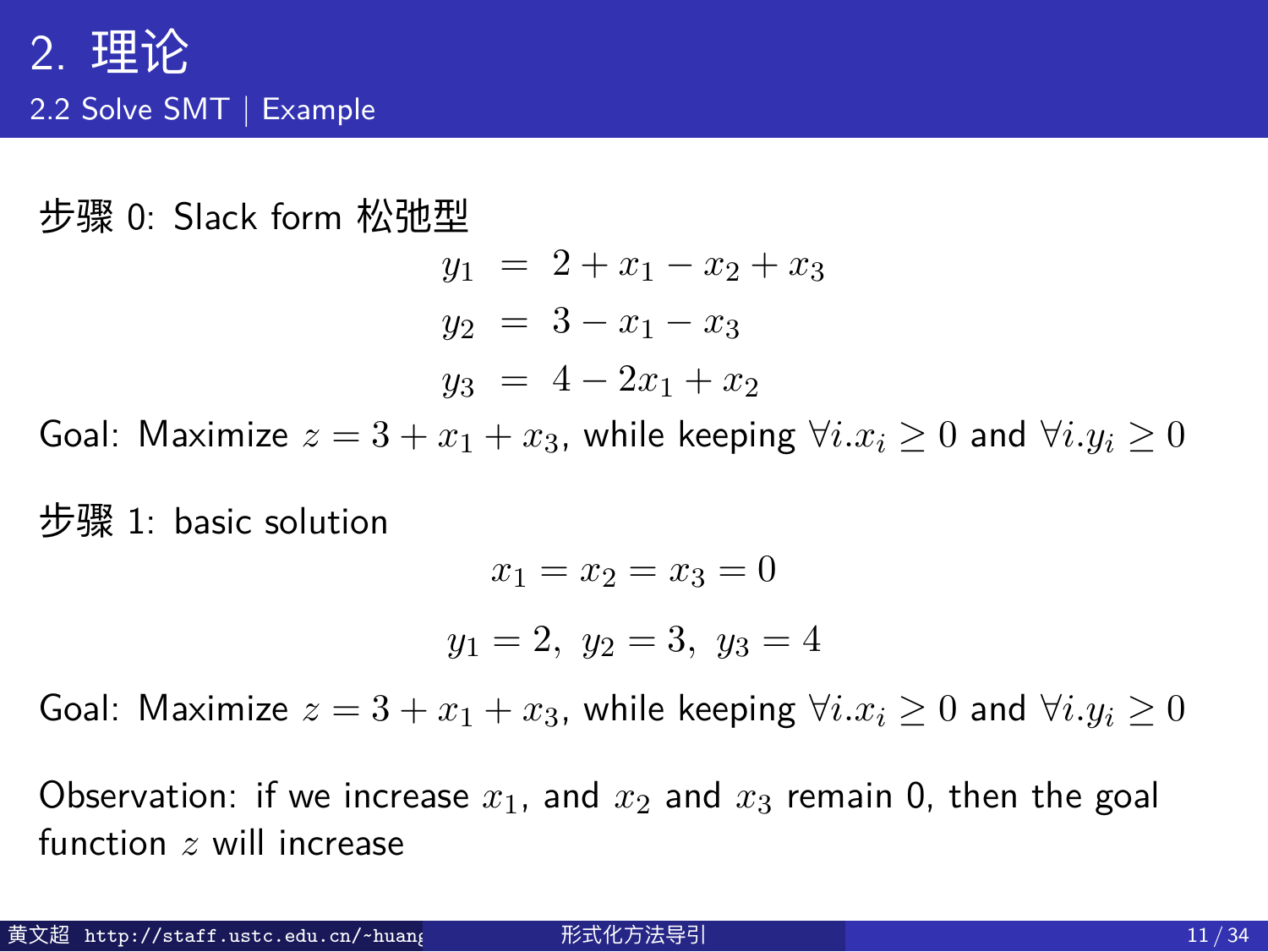分析: We want to *increase*  $x_1$  as much as possible, keeping  $x_2 = x_3 = 0$ , while in the equations

$$
y_1 = 2 + x_1 - x_2 + x_3
$$
  
\n
$$
y_2 = 3 - x_1 - x_3
$$
  
\n
$$
y_3 = 4 - 2x_1 + x_2
$$

keeping *∀i.x<sup>i</sup> ≥* 0 and *∀i.y<sup>i</sup> ≥* 0

- $y_1 = 2 + x_1 \geq 0$ : OK if  $x_1$  increases
- *y*<sup>2</sup> = 3 *− x*<sup>1</sup> *≥* 0: *only* OK if *x*<sup>1</sup> *≤* 3
- *y*<sup>3</sup> = 4 *−* 2*x*<sup>1</sup> *≥* 0: *only* OK if *x*<sup>1</sup> *≤* 2
- So  $y_i \geq 0$  only holds for all *i* if  $x_1 \leq 2$

The highest allowed value for  $x_1$  is 2, and then  $y_3$  will get the value 0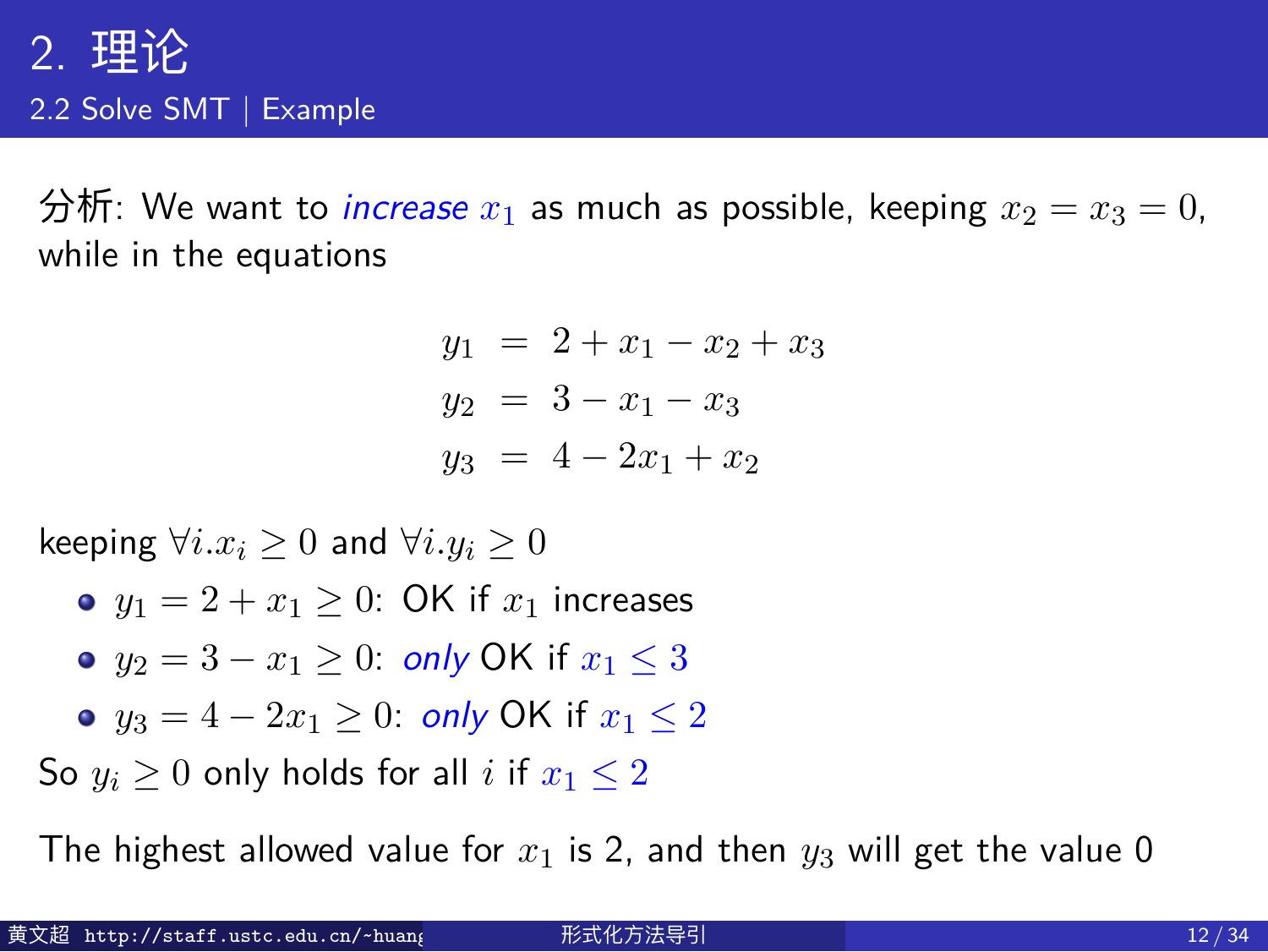Highest allowed value for  $x_1$  is 2, then  $y_3$  will be 0

步骤 2: *pivot*: swap *x*<sup>1</sup> and *y*<sup>3</sup>

Recall that

- $x_1$  is *non-basic*: right from  $i = 0$ , in basic solution
- $y_3$  is **basic**: left from '=', possibly  $\geq 0$  in basic solution

By the *pivot*

- $\bullet$  the *non-basic* variable  $x_1$  will become *basic*
- the *basic* variable *y*<sup>3</sup> will become *non-basic*
- 问题: How to implement *pivot*? (见下页)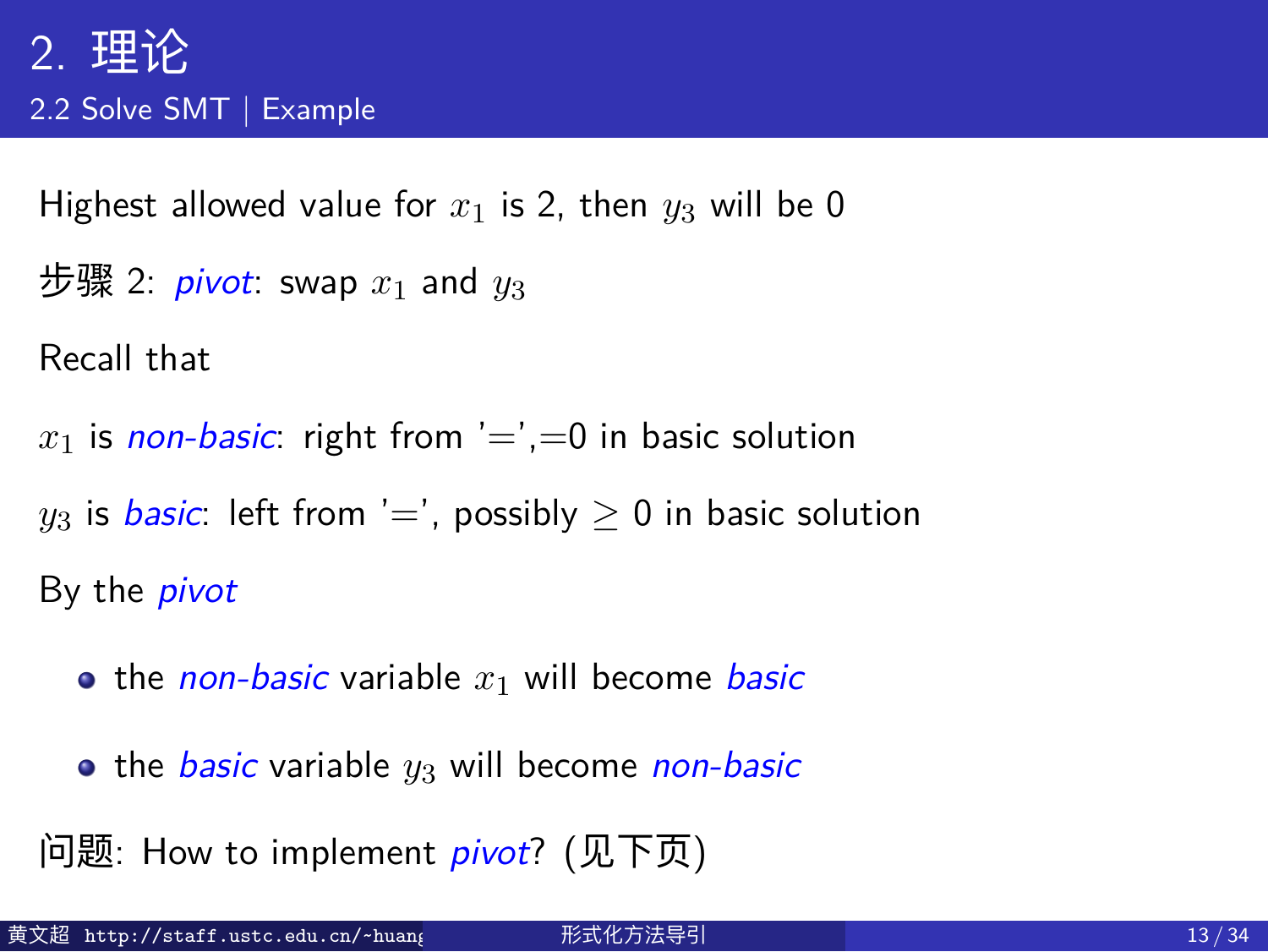*pivot*: swap  $x_1$  and  $y_3$  in

$$
y_1 = 2 + x_1 - x_2 + x_3
$$
  
\n
$$
y_2 = 3 - x_1 - x_3
$$
  
\n
$$
y_3 = 4 - 2x_1 + x_2
$$

In the equation  $y_3 = 4 - 2x_1 + x_2$  move  $x_1$  to the left and  $y_3$  to the right:

$$
x_1 = 2 + \frac{1}{2}x_2 - \frac{1}{2}y_3
$$

Next replace every  $x_1$  by  $2 + \frac{1}{2}x_2 - \frac{1}{2}$  $\frac{1}{2}y_3$  in the equations for  $z, y_1, y_2$ , yielding the following *slack form*:

maximize 
$$
z = 5 + \frac{1}{2}x_2 + x_3 - \frac{1}{2}y_3
$$

$$
x_1 = 2 + \frac{1}{2}x_2 - \frac{1}{2}y_3
$$
  
\n
$$
y_1 = 4 - \frac{1}{2}x_2 + x_3 - \frac{1}{2}y_3
$$
  
\n
$$
y_2 = 1 - \frac{1}{2}x_2 - x_3 + \frac{1}{2}y_3
$$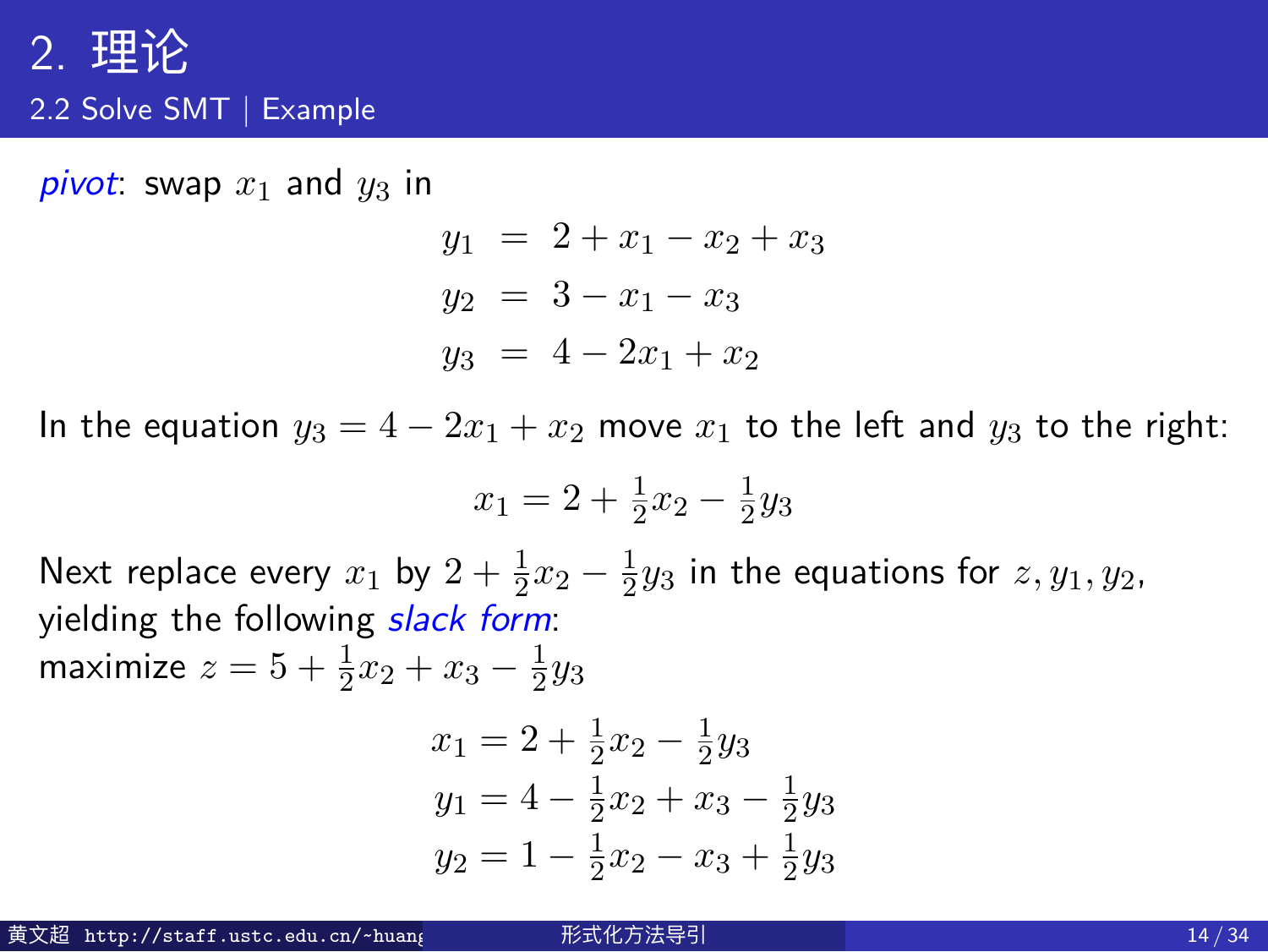This is the *end* of the *first pivot* **Observe** 

- all equations are replaced by *equivalent* equations, so the optimization problem is *equivalent* to the original one
- Now the *basic variables* are *x*1*, y*1*, y*<sup>2</sup> and the *non-basic variables* are *x*2*, x*3*, y*<sup>3</sup>
- By construction again, we have a *slack form* with a *basic solution* in which *all non-basic variables are 0*, and *all basic variables are*  $\geq 0$
- In this new basic solution the goal function

$$
z = 5 + \frac{1}{2}x_2 + x_3 - \frac{1}{2}y_3
$$

has *value 5*, *improving* the original *value 3*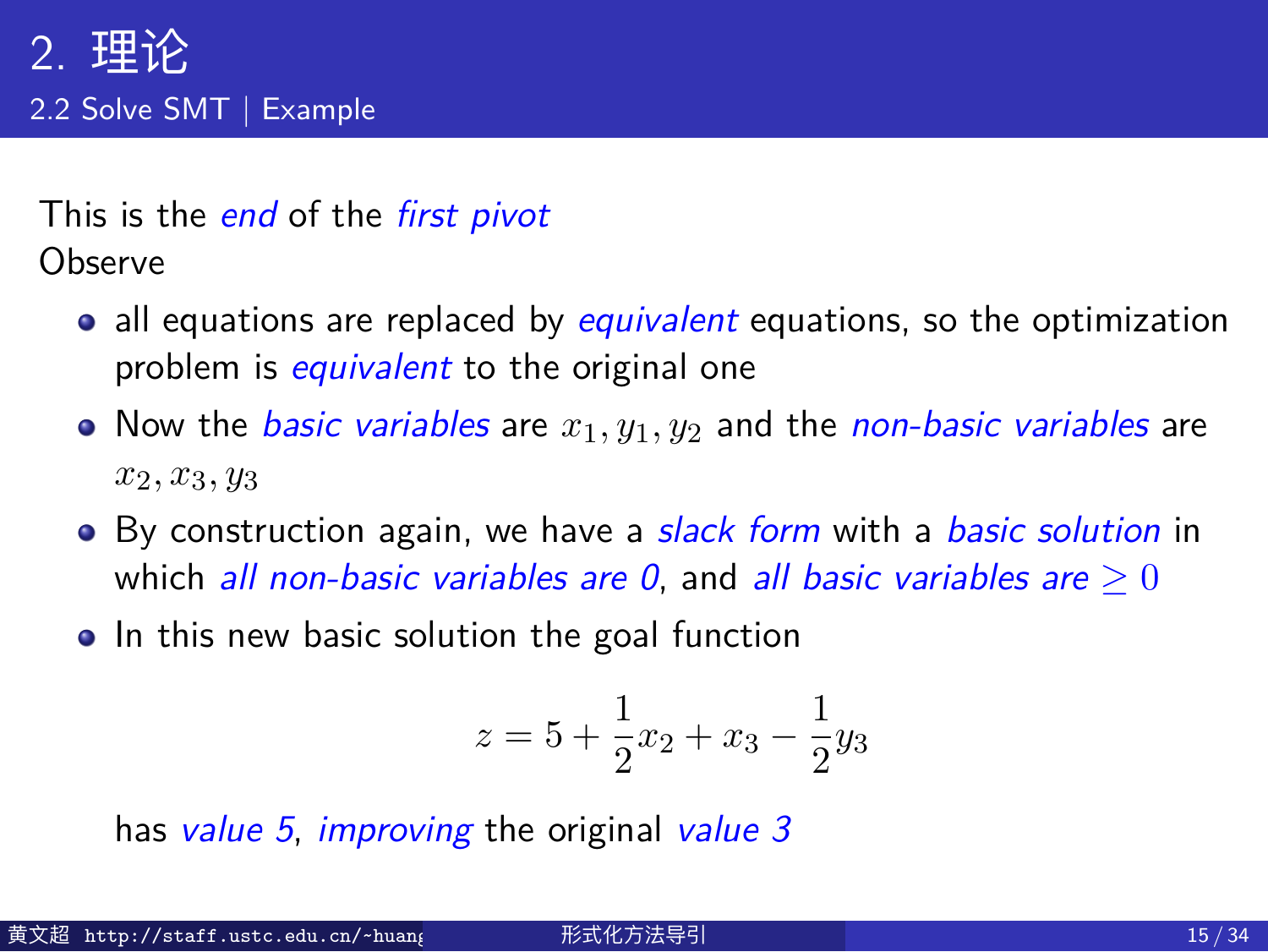In this goal function

$$
z = 5 + \frac{1}{2}x_2 + x_3 - \frac{1}{2}y_3
$$

the non-basic variable  $x_2$  has a *positive* factor  $\frac{1}{2}$ : increasing  $x_2$  is the goal of the *next pivot*, while the other non-basic variables remain 0

$$
x_1 = 2 + \frac{1}{2}x_2 - \frac{1}{2}y_3
$$
  
\n
$$
y_1 = 4 - \frac{1}{2}x_2 + x_3 - \frac{1}{2}y_3
$$
  
\n
$$
y_2 = 1 - \frac{1}{2}x_2 - x_3 + \frac{1}{2}y_3
$$

 $x_1 = 2 + \frac{1}{2}x_2 \geq 0$ . OK if  $x_2$  increases  $y_1 = 4 - \frac{1}{2}$  $\frac{1}{2}x_2 \geq 0$ . only OK if  $x_2 \leq 8$  $y_2 = 1 - \frac{1}{2}$  $\frac{1}{2}x_2 \geq 0$ , only OK if  $x_2 \leq 2$ So the maximal allowed value for  $x_2$  is 2, in which case  $y_2$  will get the value  $0 \implies$  *pivot swapping*  $x_2$  *and*  $y_2$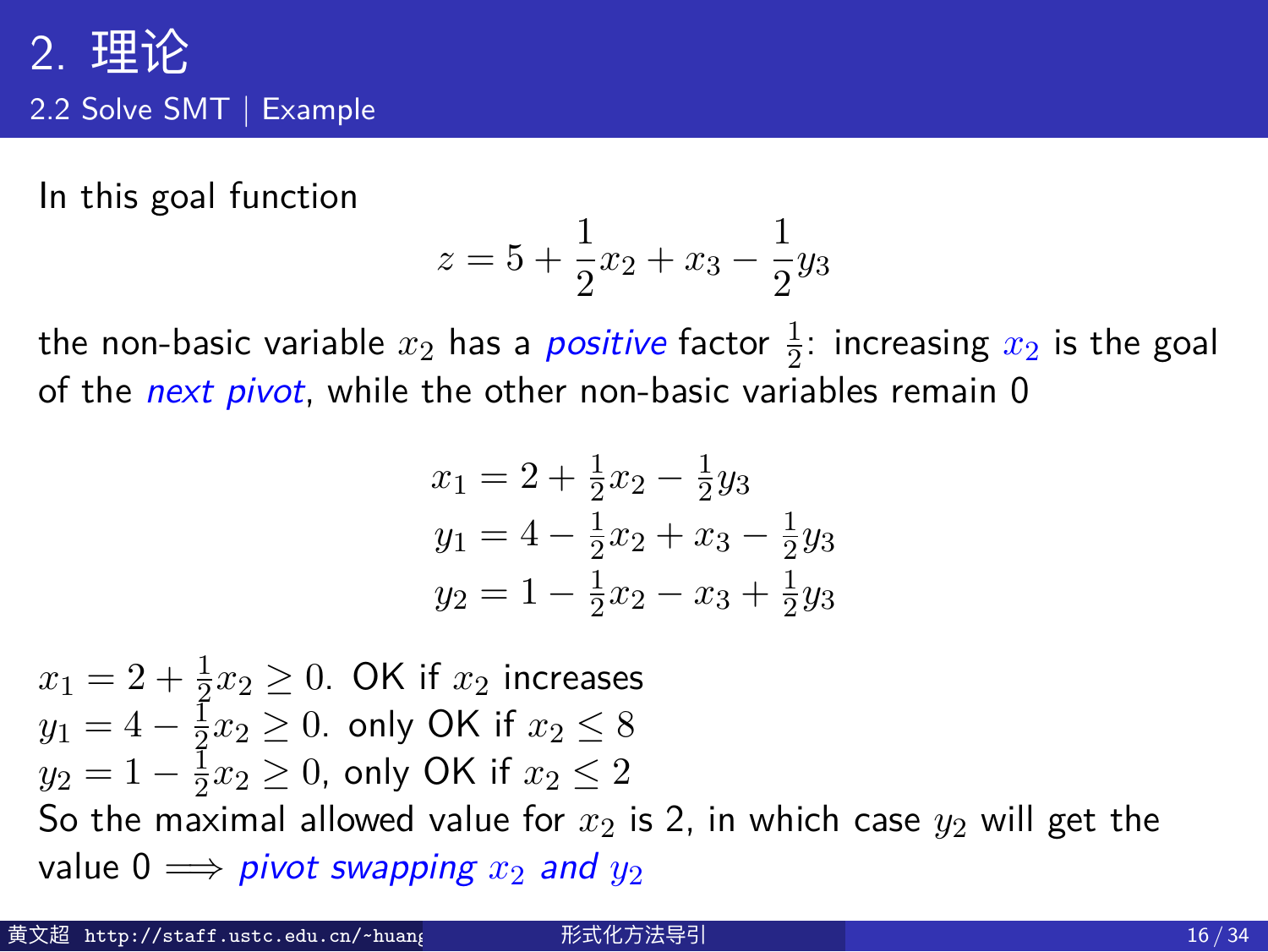步骤 3: *pivot swapping*  $x_2$  *and*  $y_2$ 

$$
y_2 = 1 - \frac{1}{2}x_2 - x_3 + \frac{1}{2}y_3
$$

yields *x*<sup>2</sup> = 2 *−* 2*x*<sup>3</sup> *−* 2*y*<sup>2</sup> + *y*3, so in the goal function and in the other equations we replace  $x_2$  by  $2 - 2x_3 - 2y_2 + y_3$ , yielding Maximize  $z = 6 - y_2$ satisfying

$$
x_1 = 3 - x_3 - y_2
$$
  
\n
$$
x_2 = 2 - 2x_3 - 2y_2 + y_3
$$
  
\n
$$
y_1 = 3 + 2x_3 + y_2 - y_3
$$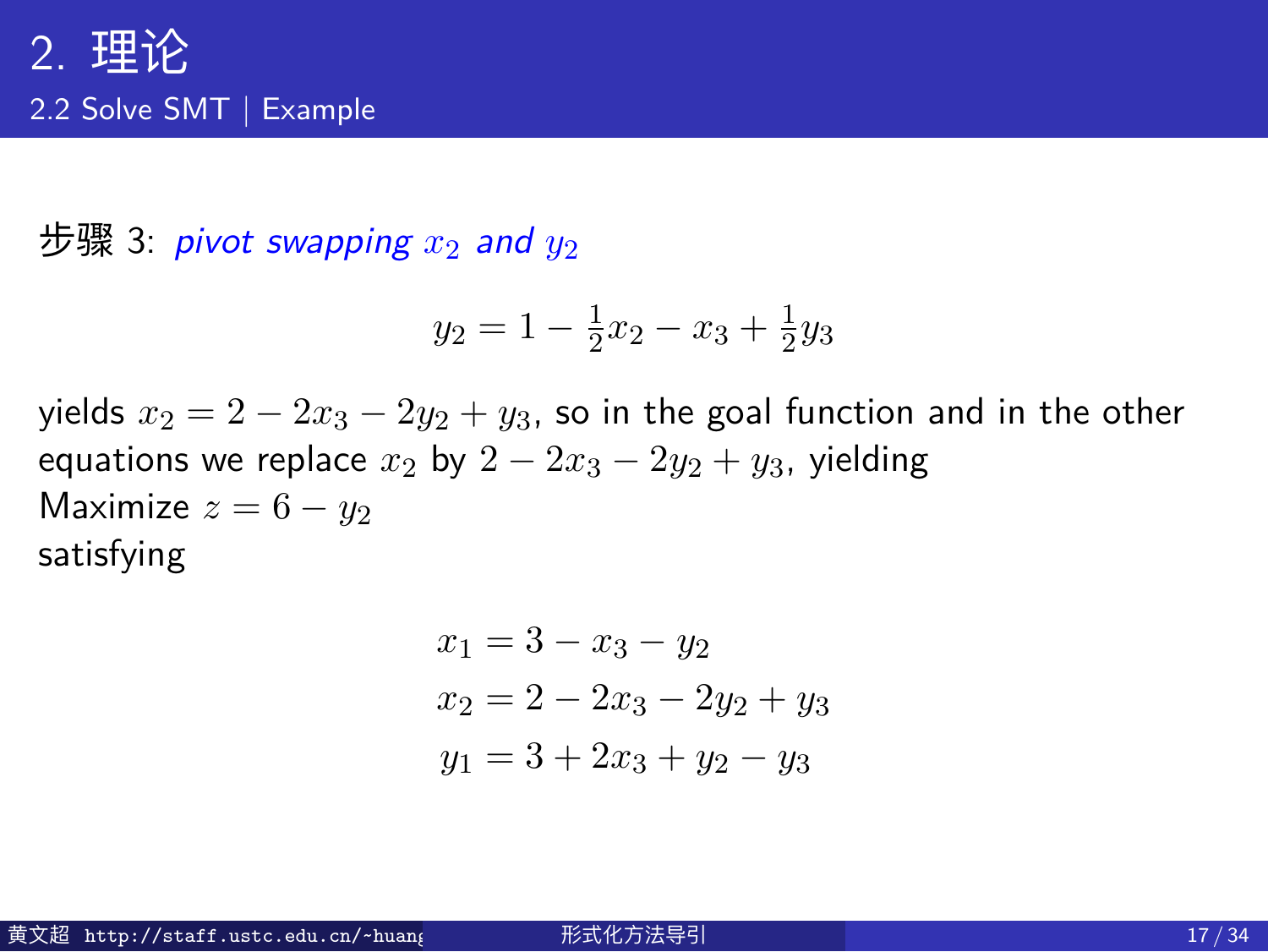Observation: since in

$$
z=6-y_2
$$

 $y_2$  should be  $\geq 0$ , the value  $z$  will always be  $\leq 6$ 

On the other hand, in the basic solution with

$$
x_3 = y_2 = y_3 = 0
$$

and

$$
x_1 = 3, x_2 = 2, y_1 = 3
$$

we obtain  $z = 6$ , so this basic solution yields the *maximal value* for  $z$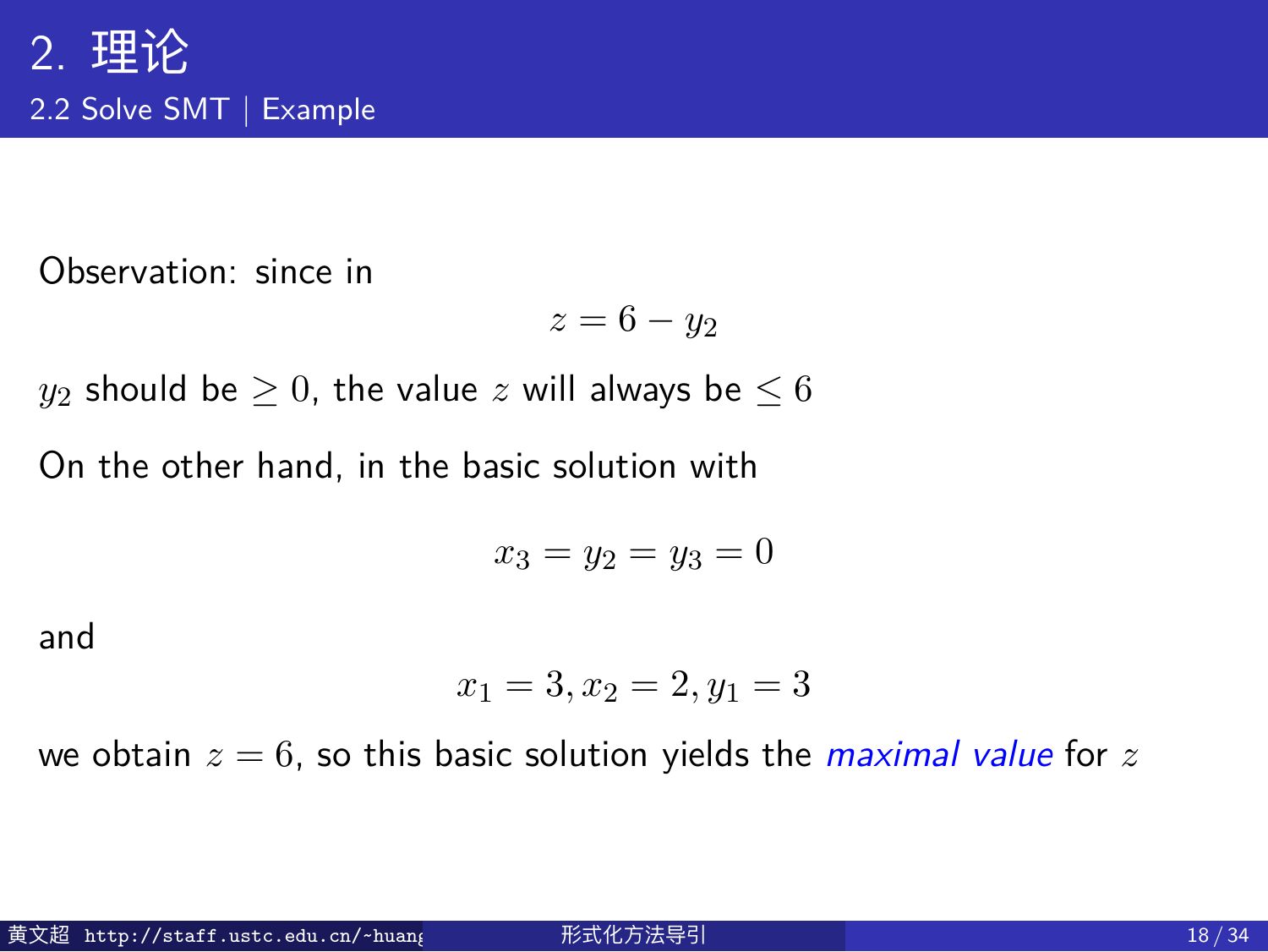2.2 Solve SMT | Simplex Method

## 算法: Simplex Method (单纯形法)

Solve a linear optimization problem in slack form maximize  $z = v + \sum_{j=1}^n c_j x_j$  under a set of constraints of the shape

$$
y_i = b_i + \sum_{j=1}^n a_{ij} x_j
$$

with  $b_i \geq 0$ , for  $i = 1, \ldots, k$ 

- As long there exists  $j$  such that  $c_j > 0$  do a *pivot*, that is
	- find the highest value for  $x_j$  for which  $b_i + a_{ij}x_j \ge 0$  for all *i*, and  $b_i + a_{ij}x_j = 0$  for one particular *i*
	- $\bullet$  swap  $x_j$  and  $y_i$  and bring the result in slack form

At the end  $c_j \leq 0$  for all *j*, from which can be concluded that the basic solution of this last slack form yields the maximal value for *z*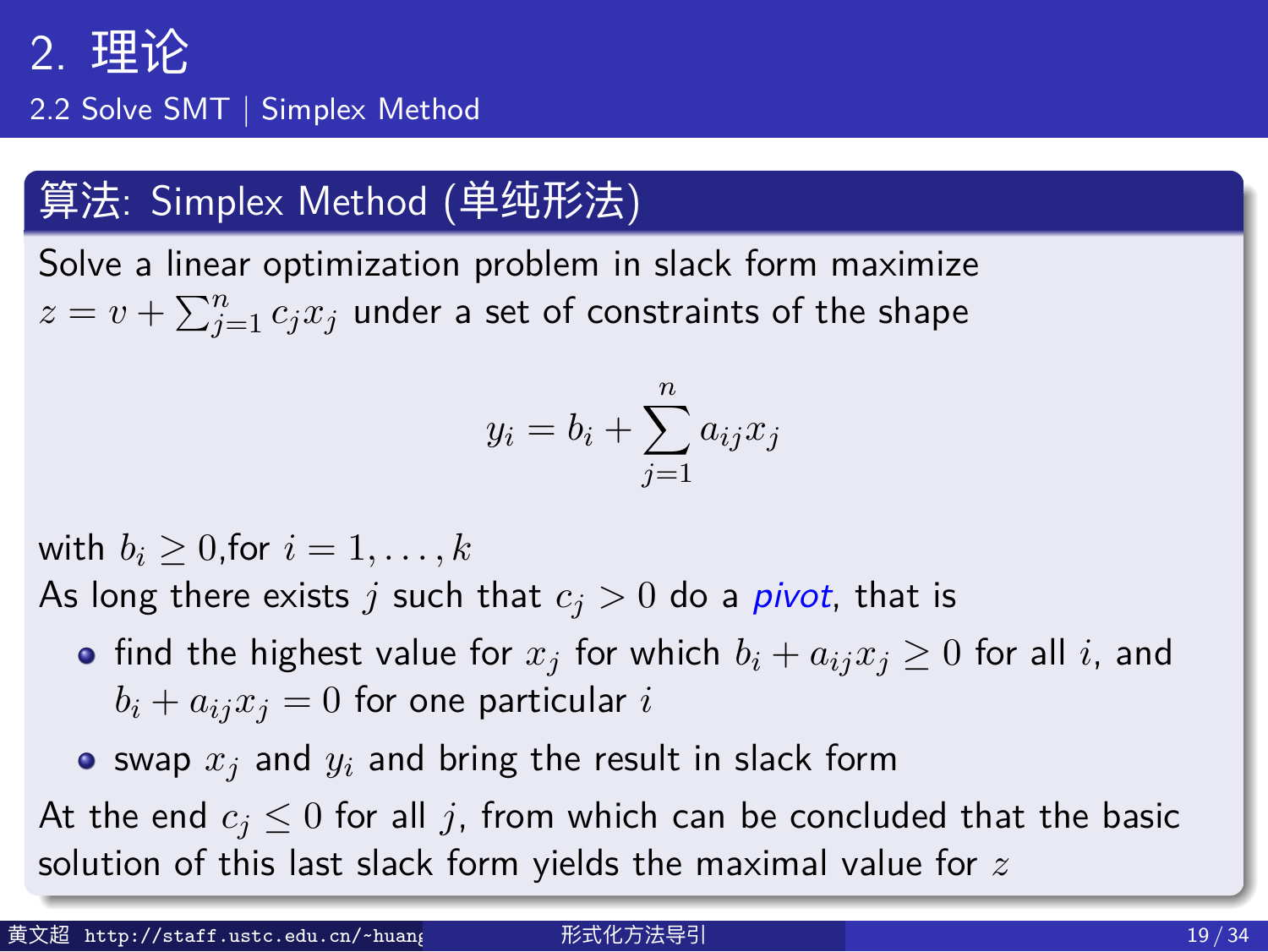## 2. 理论 2.2 Solve SMT | Simplex Method

General remarks

- Optimization problems may be *unbounded*; in this mechanism this will be encountered if no equation yields an upper bound on *x<sup>j</sup>*
- A pivot only requires complexity O(kn)
- If  $c_j > 0$  for more than one value of *j*, then the procedure is non-deterministic
- Always choose smallest  $j$  with  $c_j > 0$ : then repetition of pivots will terminate
- Worst case: number of pivots may be *exponential*.
	- In practice the simplex method is very efficient

新问题:Until now: *only* find *optimal value* when starting by *basic solution* However, for SMT the situation is *opposite*: *no interest* in *optimal solution*, only in *existence* of *a solution*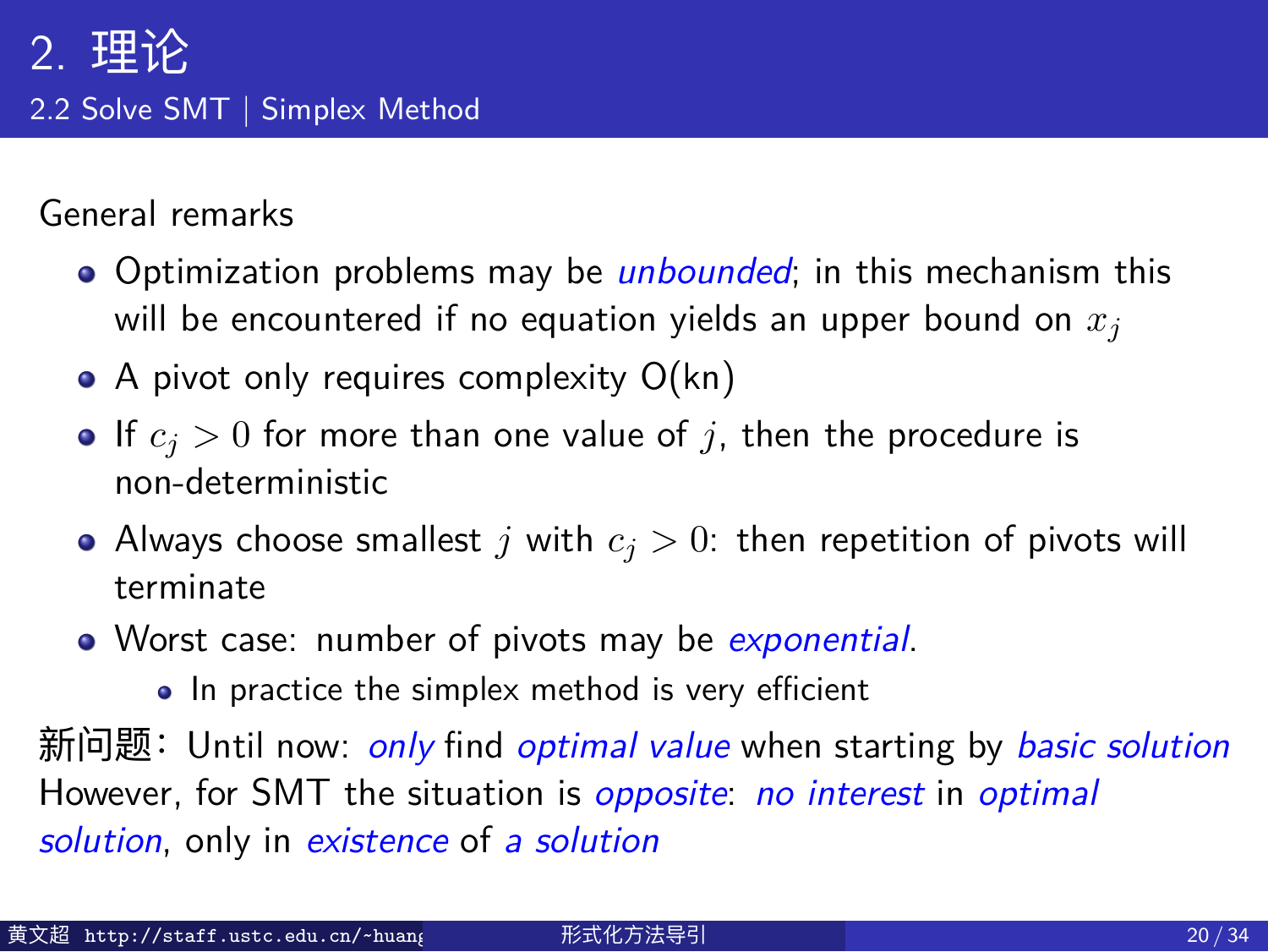2.2 Solve SMT | Check feasibility by the Simplex method

## 定义: feasible

A set of constraints is called *feasible* if it admits a solution.

问题: how to apply the *simplex method* presented so far

to determine *feasibility* of *any* given set of inequalities

## 问题定义: feasibility

For a set of linear inequalities

 $a_{i1}x_1 + a_{i2}x_2 + \cdots + a_{in}x_n \leq b_i$ 

for  $i = 1, ..., k$ , and  $x_j \ge 0$  for  $j = 1, ..., n$ . Note: (not all  $b_i \geq 0$ )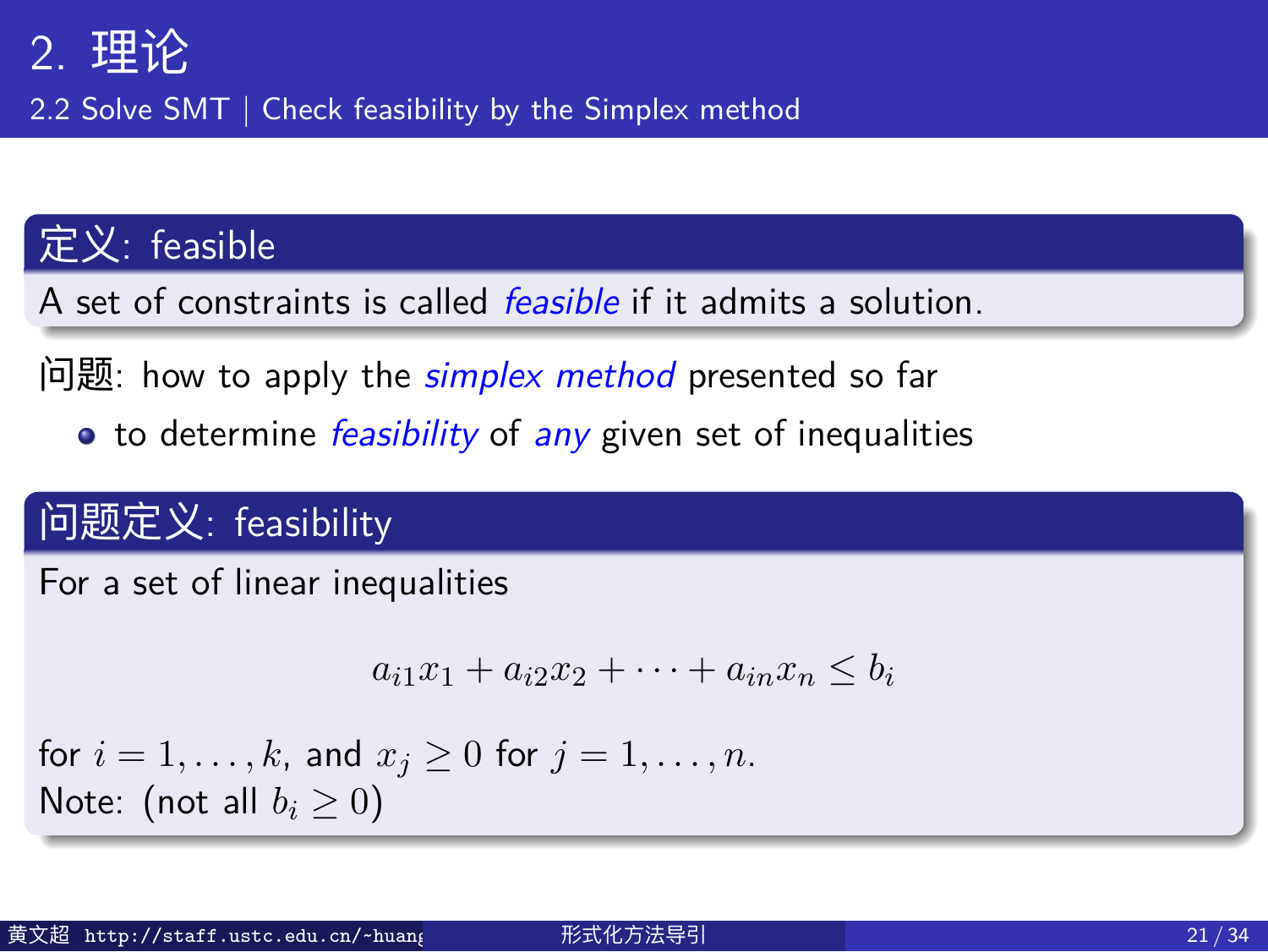2.2 Solve SMT | Check feasibility by the Simplex method

## 问题定义: feasibility

For a set of linear inequalities

$$
a_{i1}x_1 + a_{i2}x_2 + \cdots + a_{in}x_n \le b_i
$$

for  $i = 1, ..., k$ , and  $x_j \ge 0$  for  $j = 1, ..., n$ . Note: (not all  $b_i \geq 0$ )

方法思路: introduce a *fresh variable*  $z \geq 0$ Extend the set of inequalities to

 $a_{i1}x_1 + a_{i2}x_2 + \cdots + a_{in}x_n - z \leq b_i$ 

for  $i = 1, ..., k$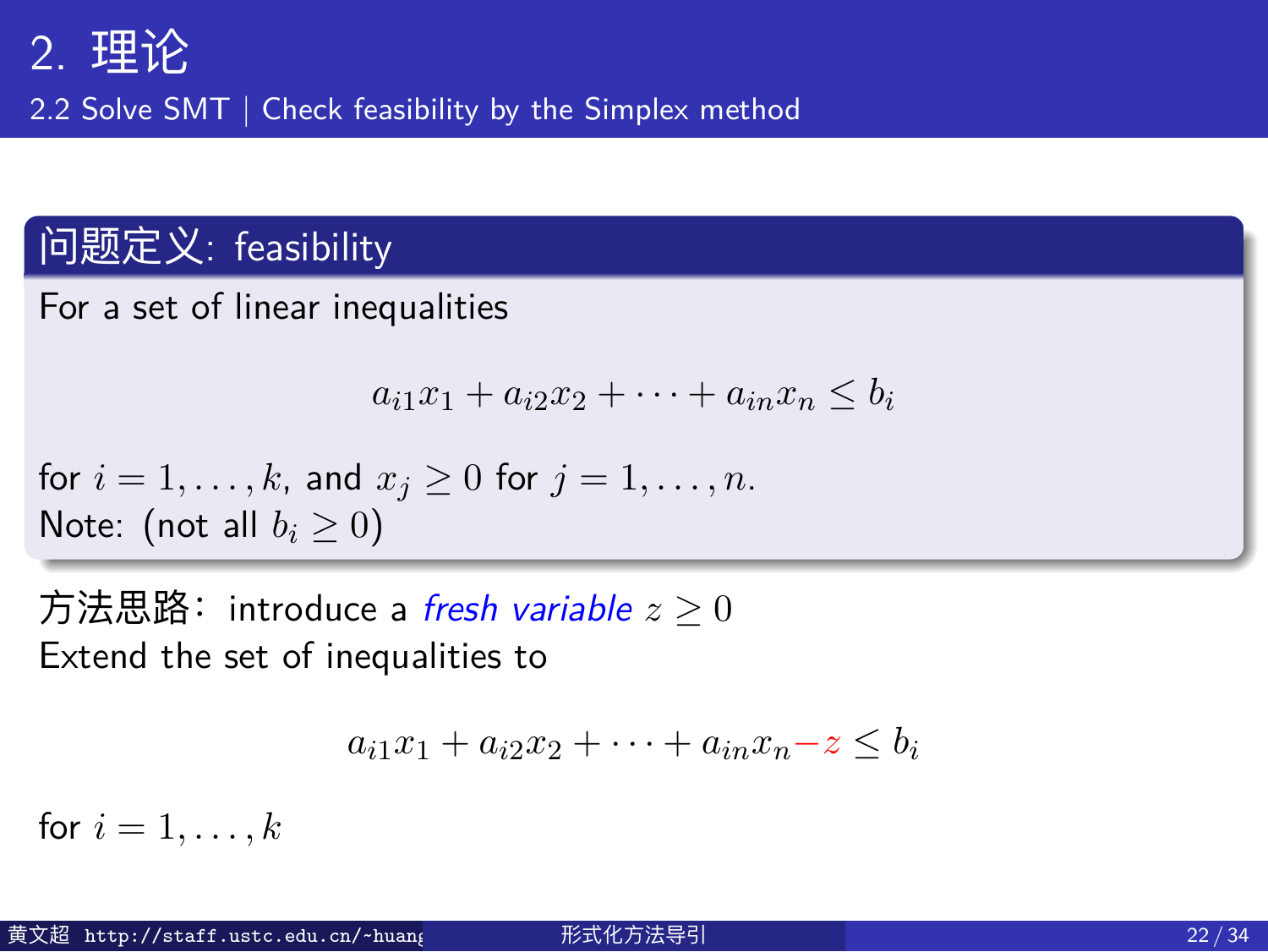2.2 Solve SMT | Check feasibility by the Simplex method

The extended problem

 $a_{i1}x_1 + a_{i2}x_2 + \cdots + a_{in}x_n - z \leq b_i$ 

is *always* feasible, even if *b<sup>i</sup> ≤* 0: choose *z* very *large*

#### 定理

Original problem feasible *⇔* maximal value of *−z* is 0 in extended problem

#### 证明:

(*⇐*) If extended problem has solution with *−z* = 0, then it is solution of the original problem, so feasible

(*⇒*) If original problem feasible, then extended one has solution with *−z* = 0

Since *z ≥* 0, this is the maximal value for *−z*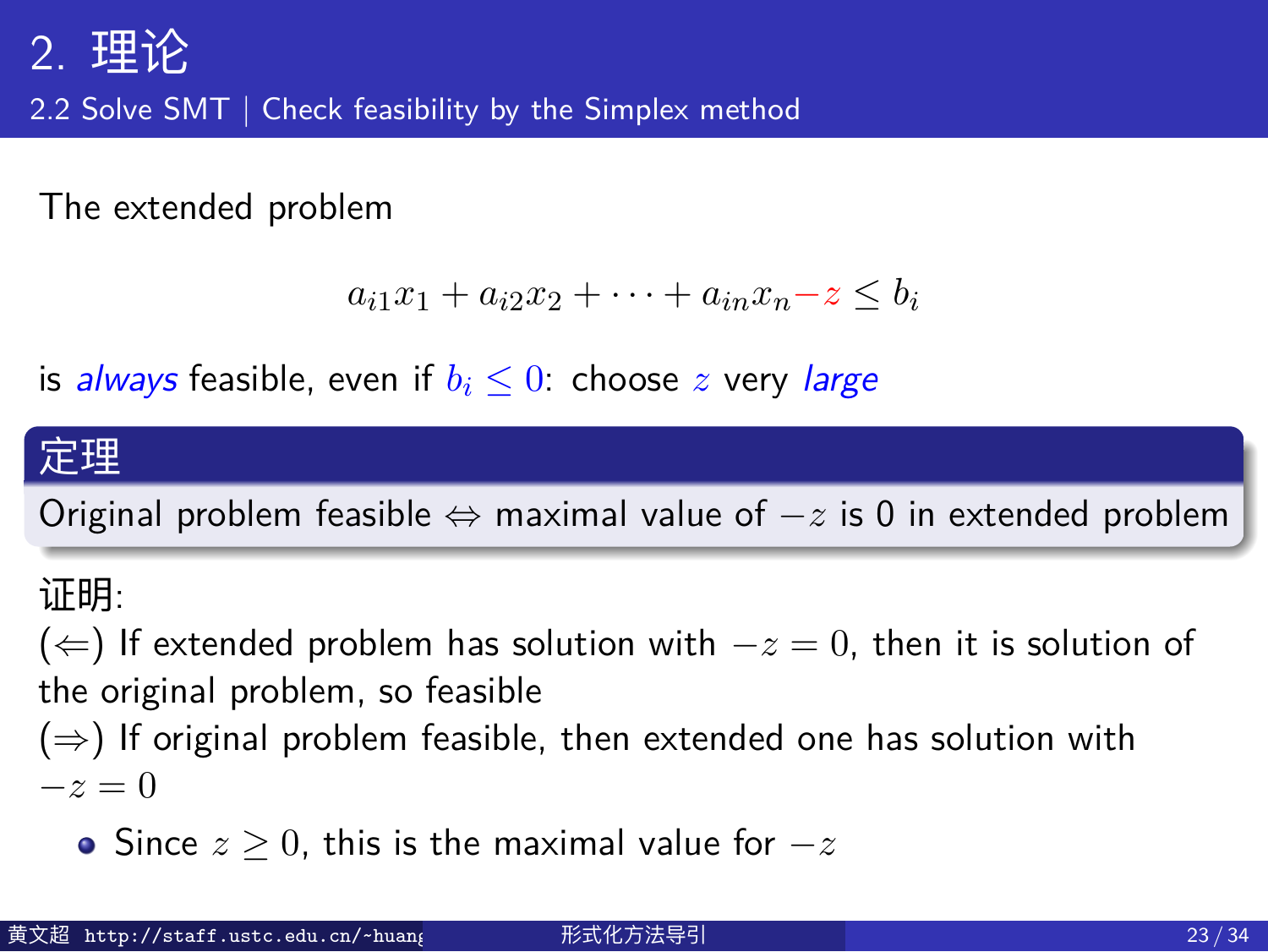2.2 Solve SMT | Check feasibility by the Simplex method

## 定理

Original problem feasible *⇔* maximal value of *−z* is 0 in extended problem

So now we want to *maximize −z* in the extended problem by the *simplex method*

| 例: 问题: Check feasibility             | 步骤 1:                               |
|--------------------------------------|-------------------------------------|
| Find values $x, y \geq 0$ satisfying | Introduce $z$ for maximizing $-z$ : |
| $-x-3y \le -12$                      | $-x-3y-z \le -12$                   |
| $x+y\leq 10$                         | $x+y-z \leq 10$                     |
| $-x+y\leq -7$                        | $-x + y - z \leq -7$                |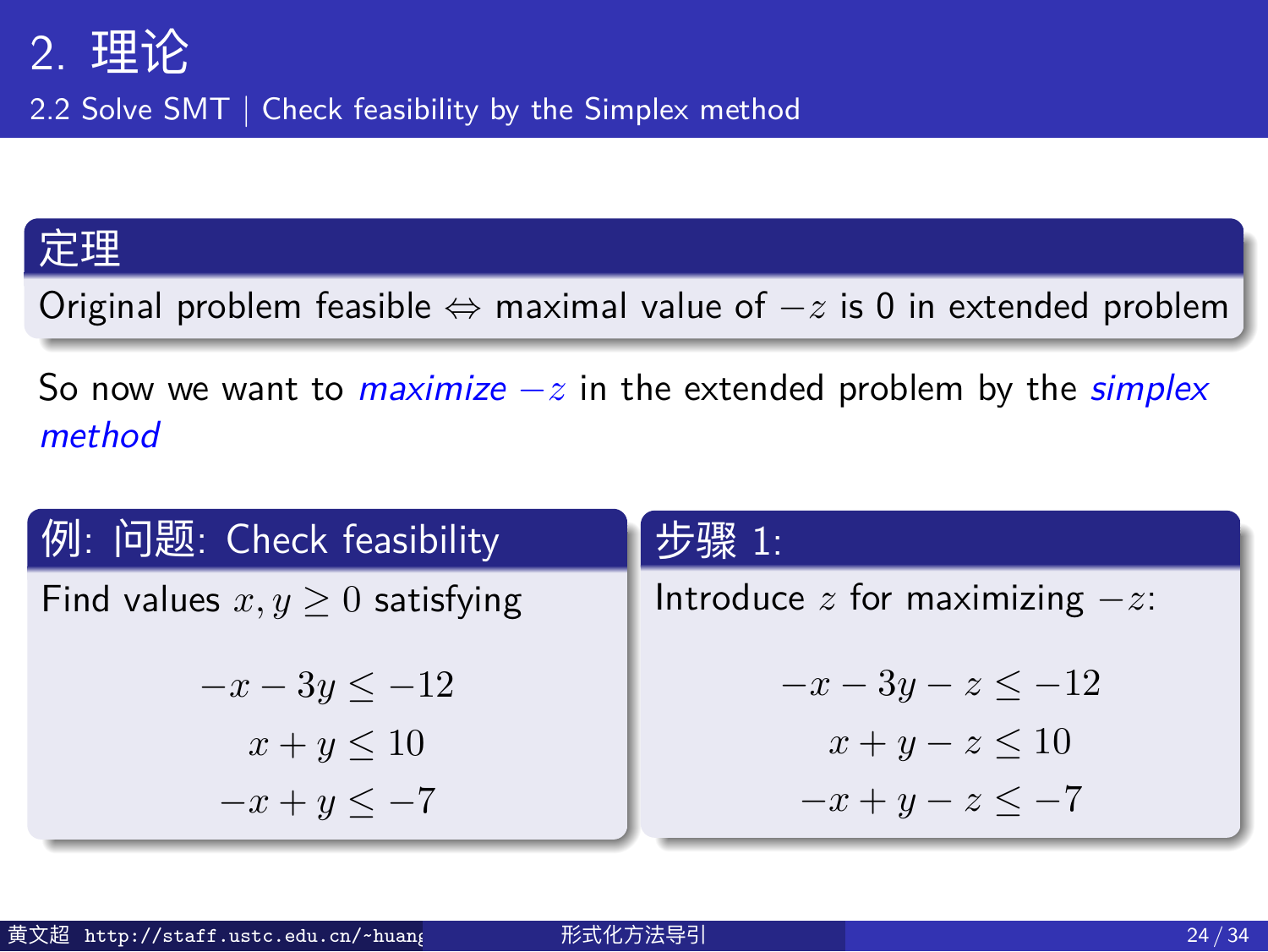2.2 Solve SMT | Check feasibility by the Simplex method

| 例: 问题: Check feasibility                         | 步骤 1:                                                                 |  |
|--------------------------------------------------|-----------------------------------------------------------------------|--|
| Fine values $x, y \geq 0$ satisfying             | Introduce $z$ for maximizing $-z$ :                                   |  |
| $-x-3y \le -12$<br>$x+y\leq 10$<br>$-x+y\leq -7$ | $-x-3y-z \le -12$<br>$x+y-z \leq 10$<br>$-x + y - z \leq -7$          |  |
| 步骤 2: Slack form:                                | 问题分析: Since $b_i$ may be<br>negative, we may have no basic            |  |
| Maximize $-z$ satisfying                         | solution with all variables $>0$                                      |  |
| $y_1 = -12 + x + 3y + z$                         | 解决技巧: As the first pivot swap,<br>the non-basic variable $z$ with the |  |

*y*<sup>2</sup> = 10 *− x − y* + *z y*<sub>3</sub> = −7 + *x* − *y* + *z* the non-basic variable *z* with the basic variable  $y_i$  for  $i$  for which  $b_i$  is the *most negative*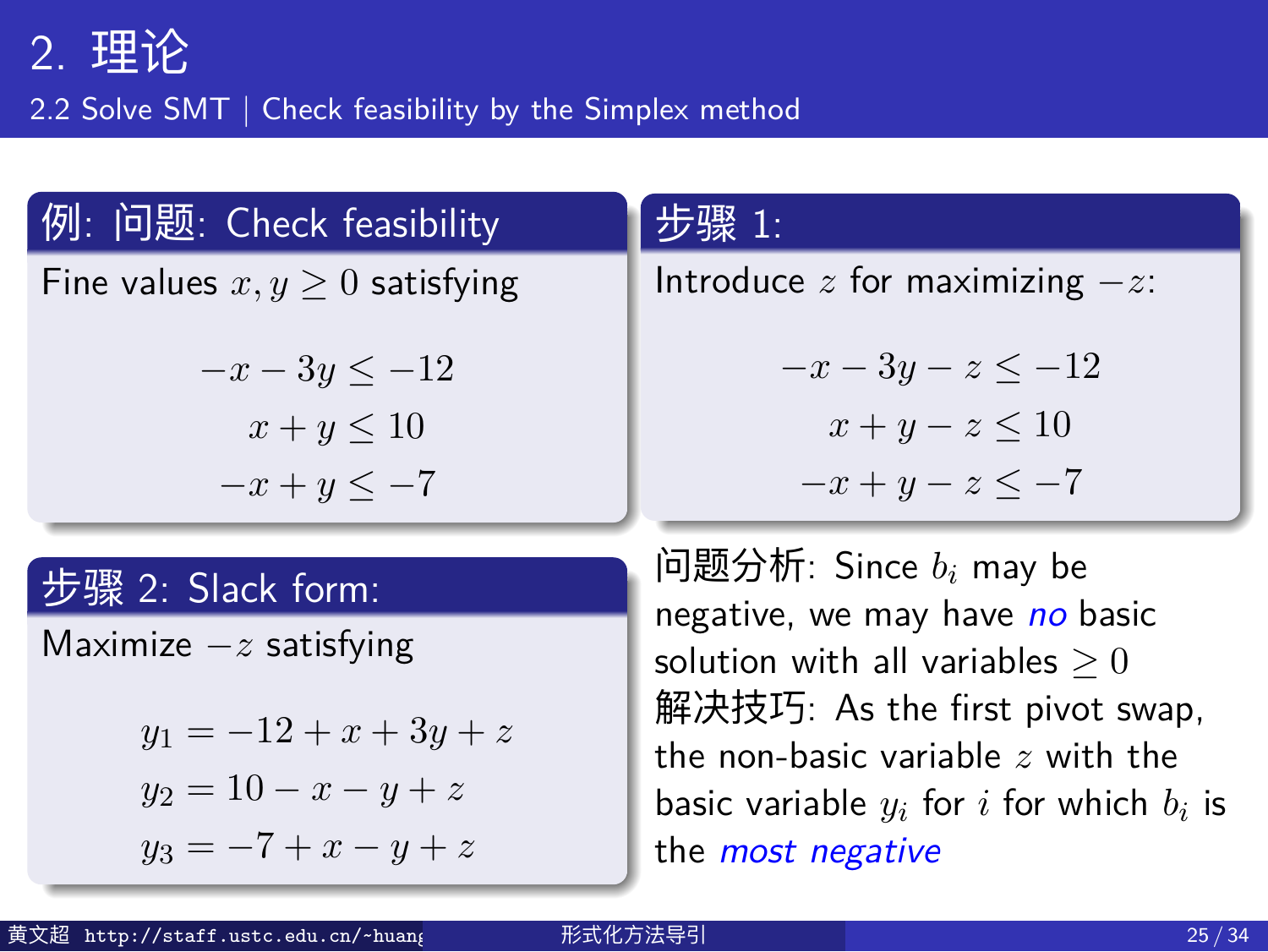2.2 Solve SMT | Check feasibility by the Simplex method

| 步骤 2:                    |
|--------------------------|
| Maximize $-z$ satisfying |
| $y_1 = -12 + x + 3y + z$ |
| $y_2 = 10 - x - y + z$   |
| $y_3 = -7 + x - y + z$   |

Indeed  $x = y = z = 0$  *does not yield a basic solution*, since then *y*<sub>1</sub> = −12 and *y*<sub>3</sub> = −7 *do not satisfy*  $y_i \geq 0$ Indeed now we have a *basic solution*:  $x = y = y_1 = 0,$  $z = 12, y_2 = 22, y_3 = 5,$ all *≥* 0

Most negative  $b_i$  is  $b_1 = -12$ , so do pivot on  $z$  and  $y_1$ 

步骤 3: pivot *z* and *y*, replace every  $z = 12 - x - 3y + y_1$ Maximize *−*12 + *x* + 3*y − y*<sup>1</sup> satisfying *z* = 12 *− x −* 3*y* + *y*<sup>1</sup> *y*<sup>2</sup> = 22 *−* 2*x −* 4*y* + *y*<sup>1</sup> *y*<sup>3</sup> = 5 *−* 4*y* + *y*<sup>1</sup> 黄文超 http://staff.ustc.edu.cn/~huang 形式化方法导引 26 / 34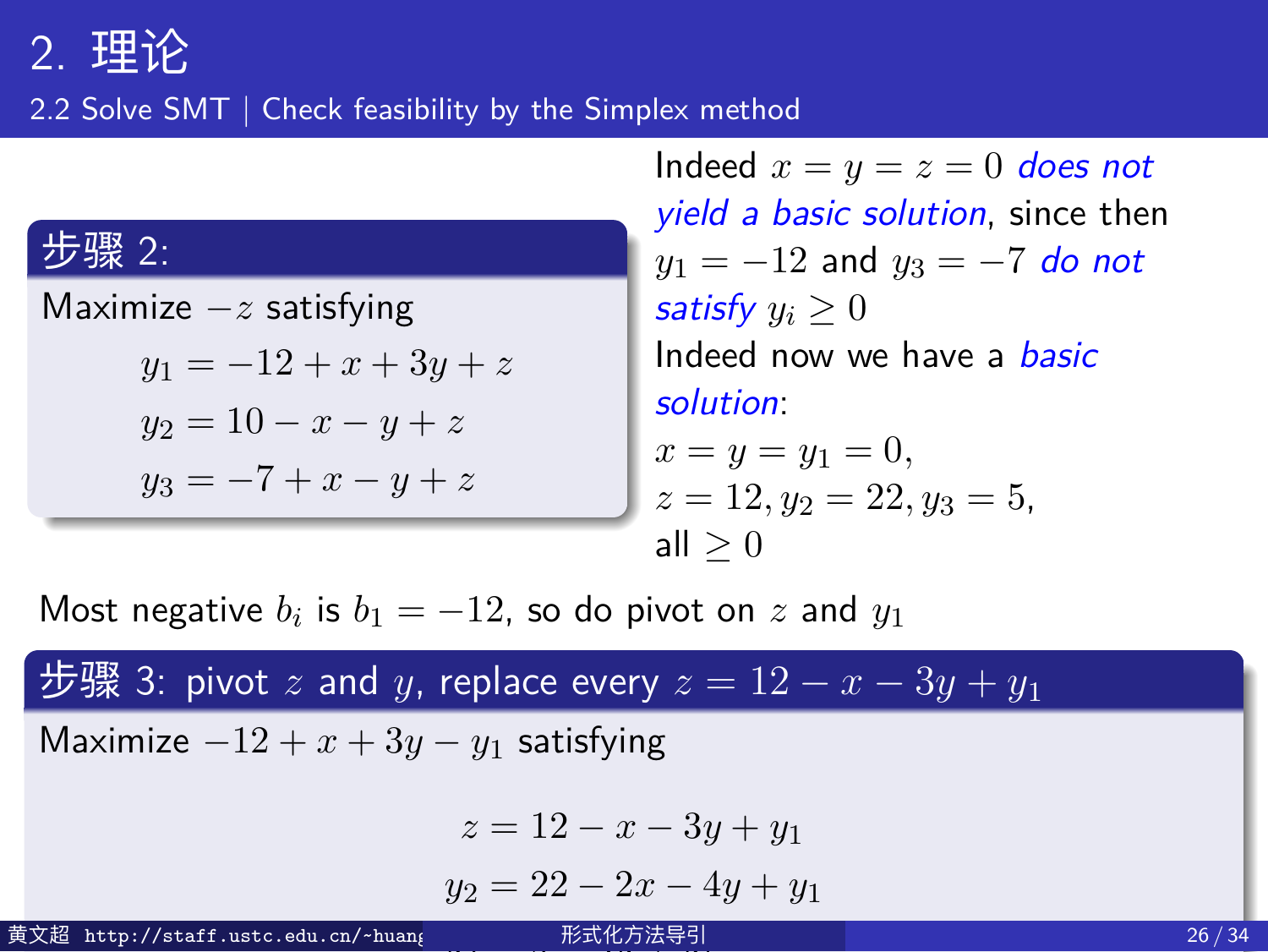2.2 Solve SMT | Check feasibility by the Simplex method

#### 步骤 3: pivot *z* and *y*, replace every  $z = 12 - x - 3y + y_1$

Maximize *−*12 + *x* + 3*y − y*<sup>1</sup> satisfying *z* = 12 *− x −* 3*y* + *y*<sup>1</sup>  $y_2 = 22 - 2x - 4y + y_1$  $y_3 = 5 - 4y + y_1$ 

From now on: proceed by simplex algorithm as before Maximize  $-12 + x + 3y - y_1$ , so swap *x* with *z*, *y*<sub>2</sub> or *y*<sub>3</sub>

#### 步骤 4: pivot: swap x with  $y_2$ Maximize  $-1 + y - \frac{1}{2}$  $\frac{1}{2}y_1 - \frac{1}{2}$  $\frac{1}{2}y_2$  satisfying  $x = 11 - 2y + \frac{1}{2}$  $\frac{1}{2}y_1 - \frac{1}{2}$  $rac{1}{2}y_2$  $z = 1 - y + \frac{1}{2}$  $\frac{1}{2}y_1 + \frac{1}{2}$  $rac{1}{2}y_2$ *y*<sup>3</sup> = 5 *−* 4*y* + *y*<sup>1</sup> 黄文超 http://staff.ustc.edu.cn/~huangwc/fm.html 形式化方法导引 27 / 34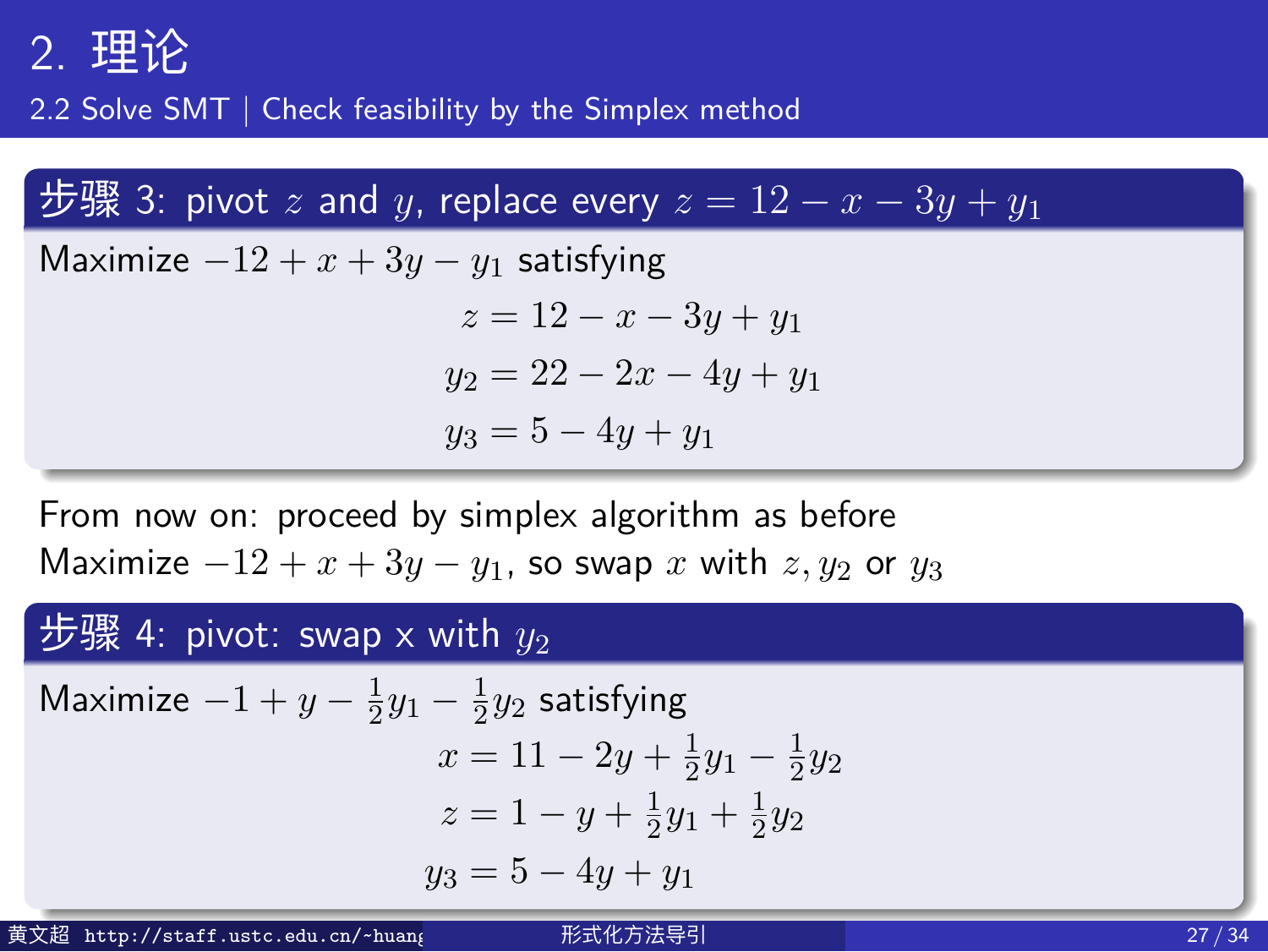2.2 Solve SMT | Check feasibility by the Simplex method

# 步骤 4: pivot: swap x with  $y_2$

Maximize  $-1 + y - \frac{1}{2}$  $\frac{1}{2}y_1 - \frac{1}{2}$  $\frac{1}{2}y_2$  satisfying  $x = 11 - 2y + \frac{1}{2}$  $\frac{1}{2}y_1 - \frac{1}{2}$  $rac{1}{2}y_2$  $z = 1 - y + \frac{1}{2}$  $\frac{1}{2}y_1 + \frac{1}{2}$  $rac{1}{2}y_2$ *y*<sup>3</sup> = 5 *−* 4*y* + *y*<sup>1</sup>

# 步骤 5: pivot: swap y with *z* Maximize *−z* satisfying

 $x = 9 \cdots z \cdots y_1 \cdots y_2$  $y = 1 - z + \frac{1}{2}$  $\frac{1}{2}y_1 + \frac{1}{2}$  $rac{1}{2}y_2$  $y_3 = 1 \cdots z \cdots y_1 \cdots y_2$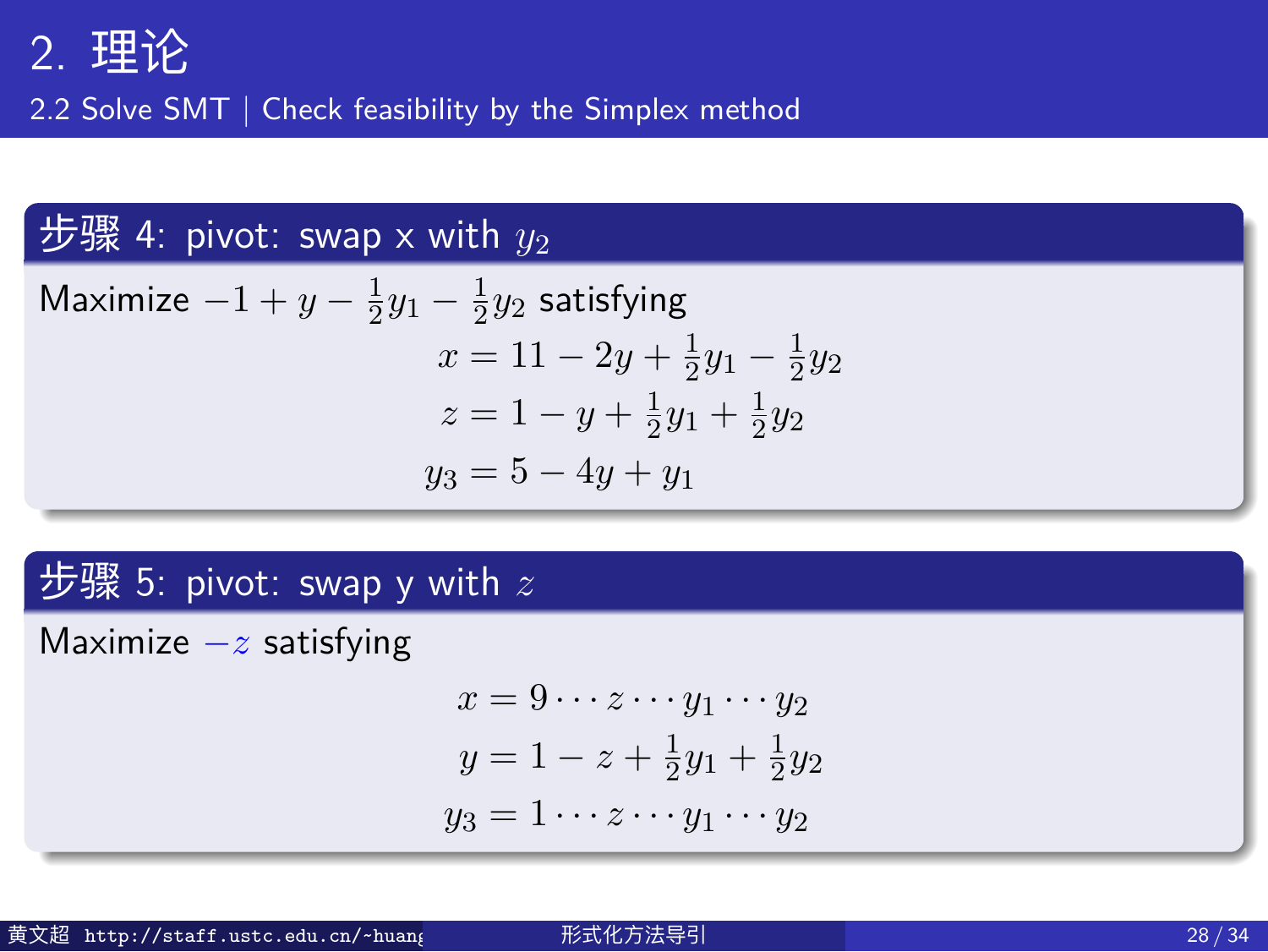2.2 Solve SMT | Check feasibility by the Simplex method

## 步骤 5: pivot: swap y with *z*

Maximize *−z* satisfying

$$
x = 9 \cdots z \cdots y_1 \cdots y_2
$$
  
\n
$$
y = 1 - z + \frac{1}{2}y_1 + \frac{1}{2}y_2
$$
  
\n
$$
y_3 = 1 \cdots z \cdots y_1 \cdots y_2
$$

Surprise: we are back at our original maximization function *−z* Since it has no positive factors anymore, the resulting basic solution

$$
z = y_1 = y_2 = 0, x = 9, y = 1, y_3 = 1
$$

yields the optimal value *−z* = 0

Since *−z* = 0, the original set of inequalities

$$
-x - 3y \le 12 \land x + y \le 10 \land -x + y \le -7
$$

is satisfiable: we found the solution  $x = 9, y = 1$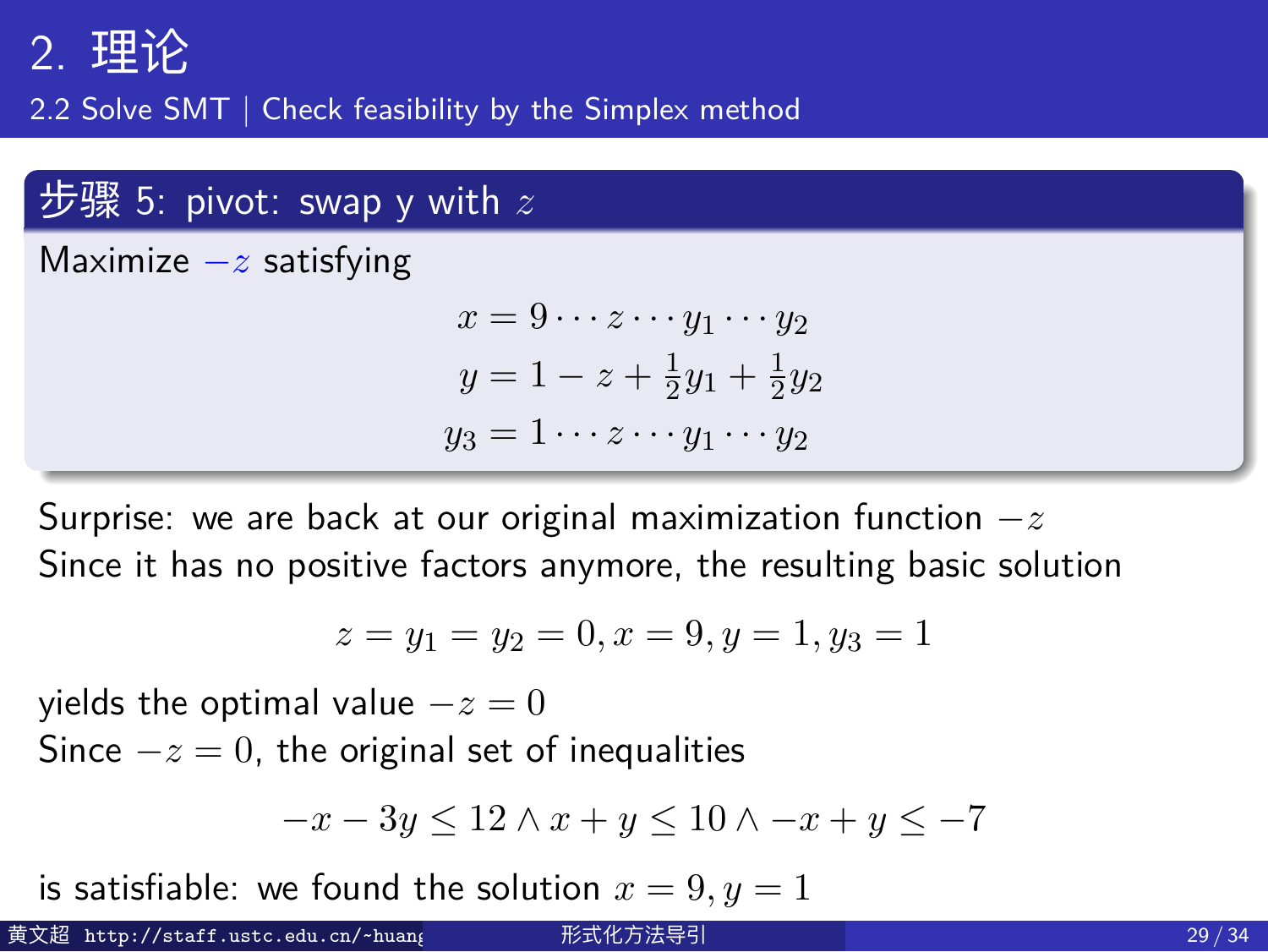2.2 Solve SMT | Check feasibility by the Simplex method

Concluding:

We saw how the check on *feasibility* of a set of linear inequalities can be executed by *adding a fresh variable z* and maximize *−z* by the original *simplex* approach

引申: *Linear programming* (线性规划问题)

- Given a set of linear inequalities on real valued variables and a linear goal function, determine whether this is feasible
- If so, find the maximal value of the goal function satisfying the inequalities

复杂度: *Worst case* the number of pivots is exponential, but *in practice* exponential blow-up is *rare*.

之后的问题: How to apply *simplex method* to SMT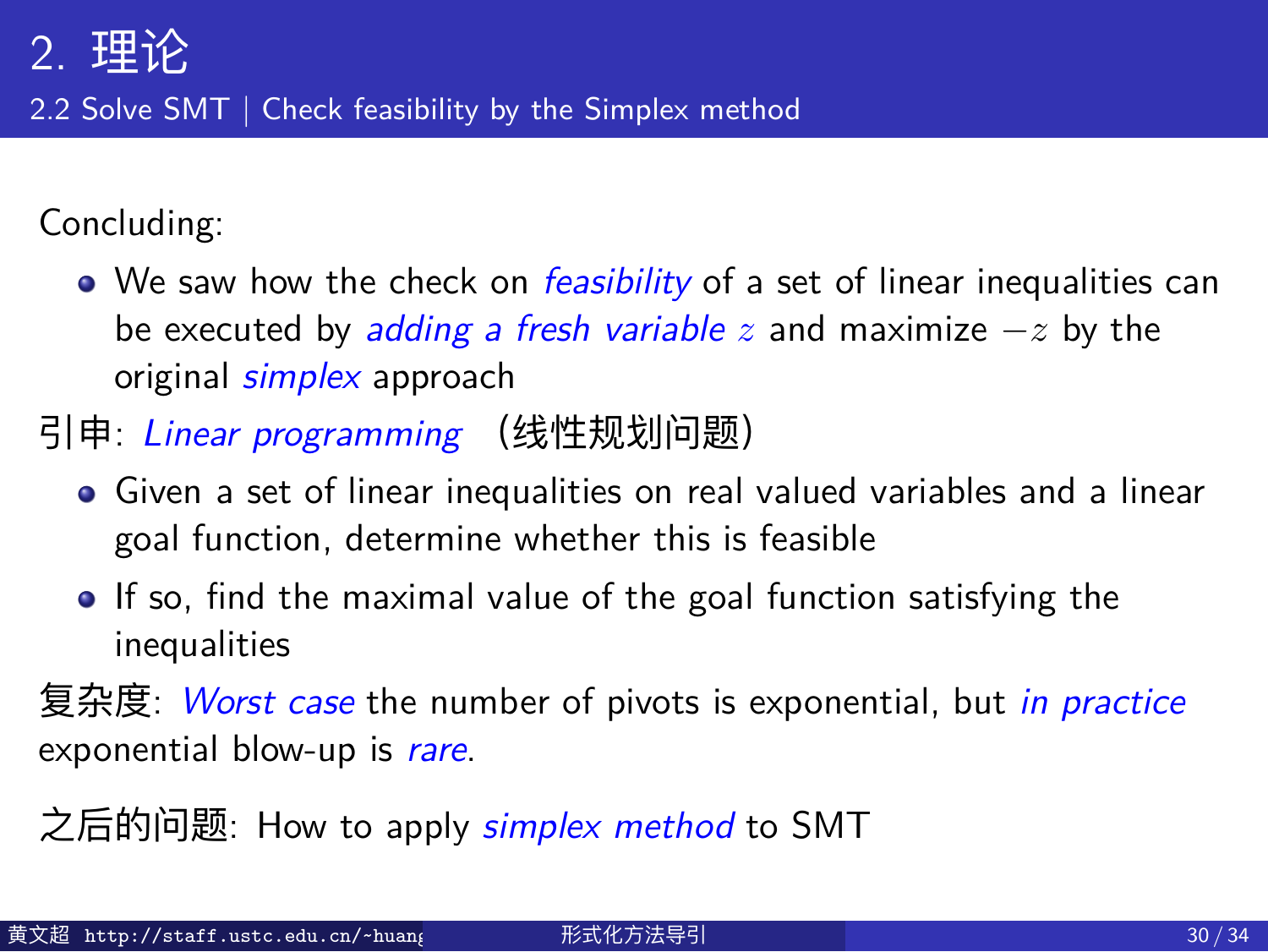20<br>2022<br>2022<br>2022<br>2022<br>2022<br>2022<br>2022 2. 理论

求解 Linear programming 的方法:

- First check feasibility,
- if so, apply the basic Simplex method starting from the found solution

复杂度补充: a more complicated *ellipsoid algorithm* is worst case polynomial, but usually not better in practice

2. 理论

inequalities<br>夏杂度: Worst case the numi<br>exponential blow-up is *ra*re. tas<br><mark>st case</mark> the number of pivots is e<br>dow-up is <u>race</u>.

.<br>之后的问题

 $2.3 \pm 2$  Solve SMT | Check feasibility by the Simplex method Concluding: We saw how the check on *feasibility* of a set of linear inequalities can buting:<br>We saw how the check on *feasibility* of a set of linear inequalities car<br>be executed by adding a fresh variable *z* and maximize −*z* by the<br>original simplex approach 引申: *Linear programming* (线性规划问题) Given a supermoning inequalities on real valued variables and a linear Given a set of linear inequalities on real valued variables and a linear goal function, determine whether this is feasible Given a set or insur inequations on real valued variables and a line<br>goal function, determine whether this is feasible<br>If so, find the maximal value of the goal function satisfying the<br>.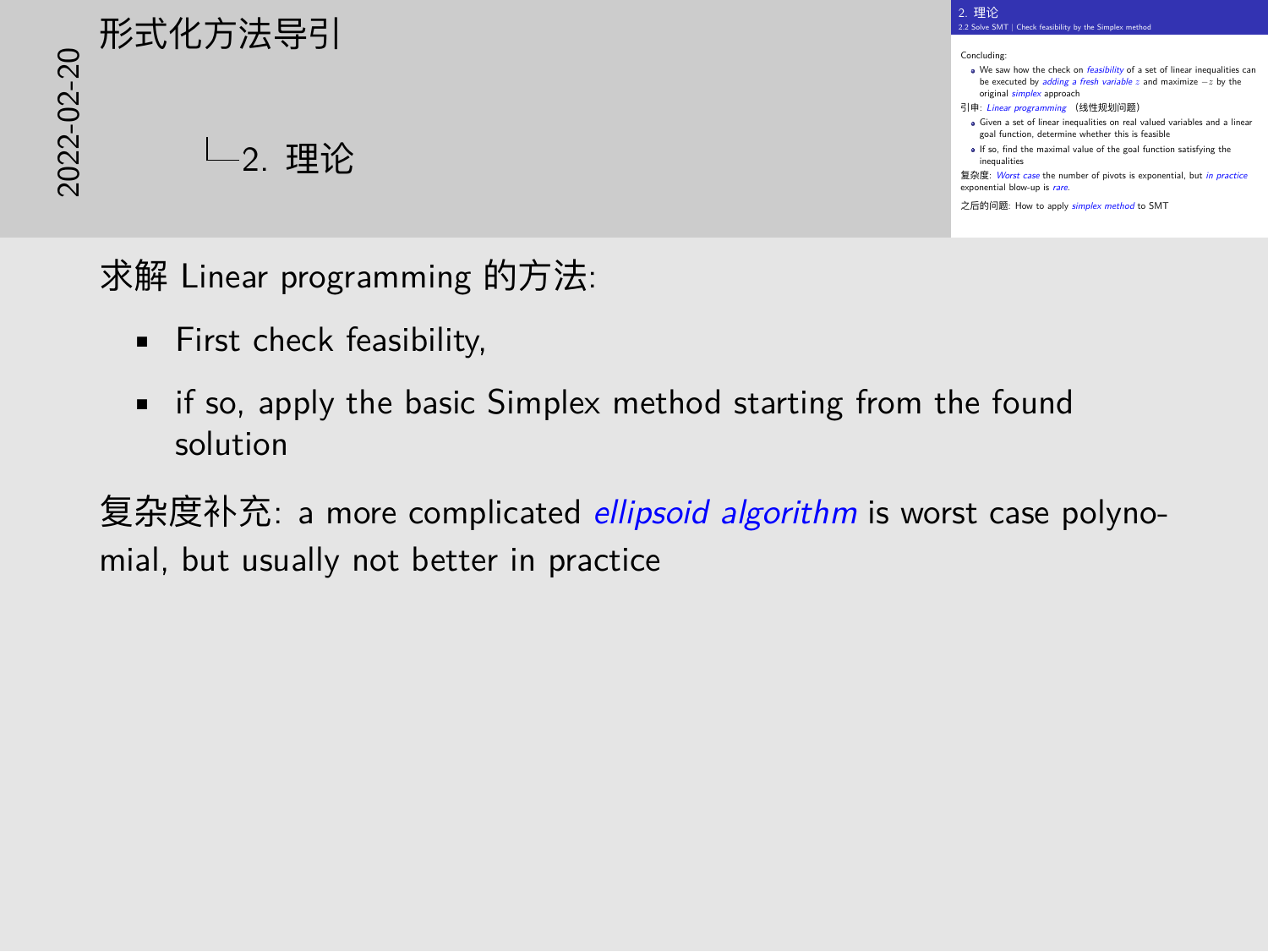#### 2.2 Solve SMT | Apply Simplex method to SMT

We saw how the *simplex method*

- applies for *optimizing a goal function* starting from a basic solution,
- also check *feasibility*: whether a set of linear inequalities has a solution
- applies for linear programming

Now: From *SAT* to SMT

定义与比较:

- a *CNF*: a conjunction of *clauses*
- a *clause*: a disjunction of *literals*
- a *literal*: an atom or a negation of an *atom*
- an atom:
	- For *SAT*: just a boolean *variable*
	- for *SMT*: an *expression* in the *corresponding theory*, in our case: *a linear inequality*

思路: extend CDCL to CNFs on linear inequalities.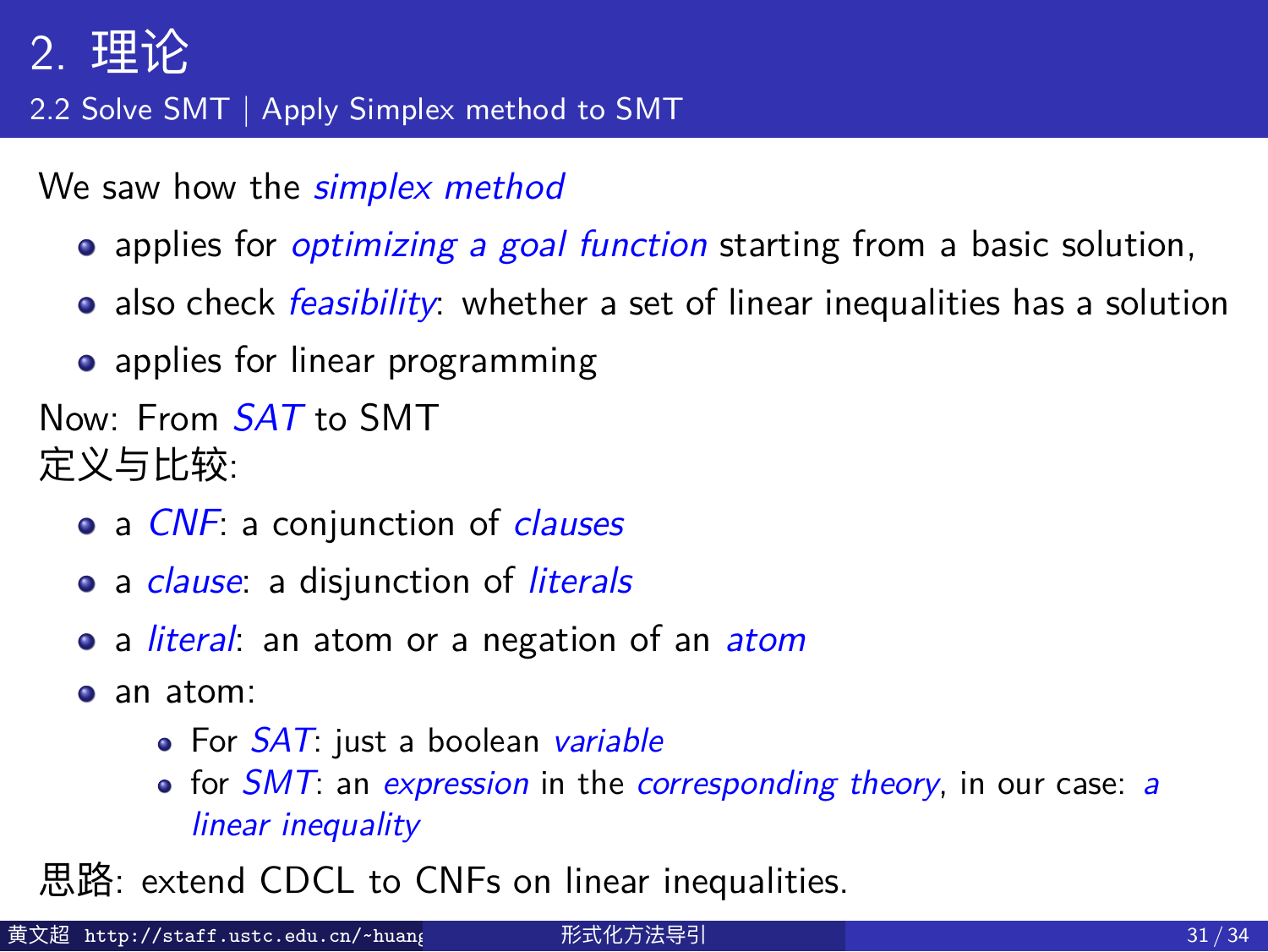# 2<br>2022<br>2022<br>2022<br>2022<br>2022<br>2022<br>2022 2. 理论



The CDCL approach applies on CNF and consists of apply rules **Unipropagate**, **Backtrack**,...

Requirements for applying these rules consist of checking whether combinations of literals are contradictory

For instance,  $M \models \neg C$  means: M extended by any literal from  $C$  is contradictory

In SAT being contradictory means a combination of *p* and *¬p* for some variable *p*

If literals consists of linear inequalities, being contradictory coincides with being unfeasible

So the CDCL appraoch can be extended to CNFs on linear inequalities, where for applicability of the rules the Simplex method is applied.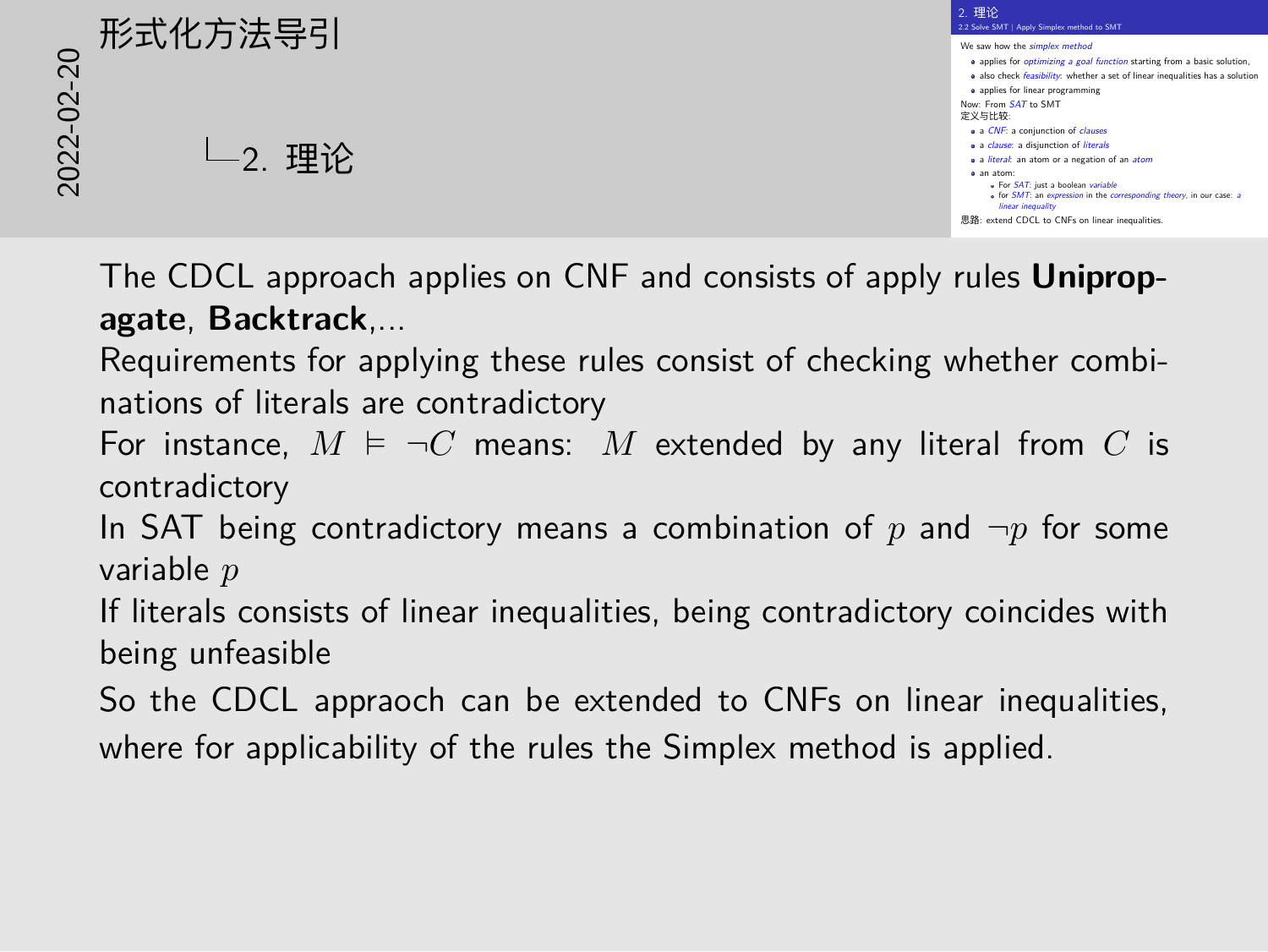2.2 Solve SMT | Apply Simplex method to SMT | Example of extending CDCL

Consider the CNF of the following three clauses

(1) 
$$
x \ge y + 1 \lor z \ge y + 1
$$
  
(2)  $y \ge z$   
(3)  $z \ge x + 1$ 

## 解:

 $(y \ge z)$  **Unipropagate** on (2)  $(y \ge z)$   $(x \ge y + 1)$  **Unipropagate** on (1) since  $y \ge z \land z \ge y + 1$  is unfeasible by Simplex Fail on (3) since  $y \geq z \land x \geq y + 1 \land z \geq x + 1$  is unfeasible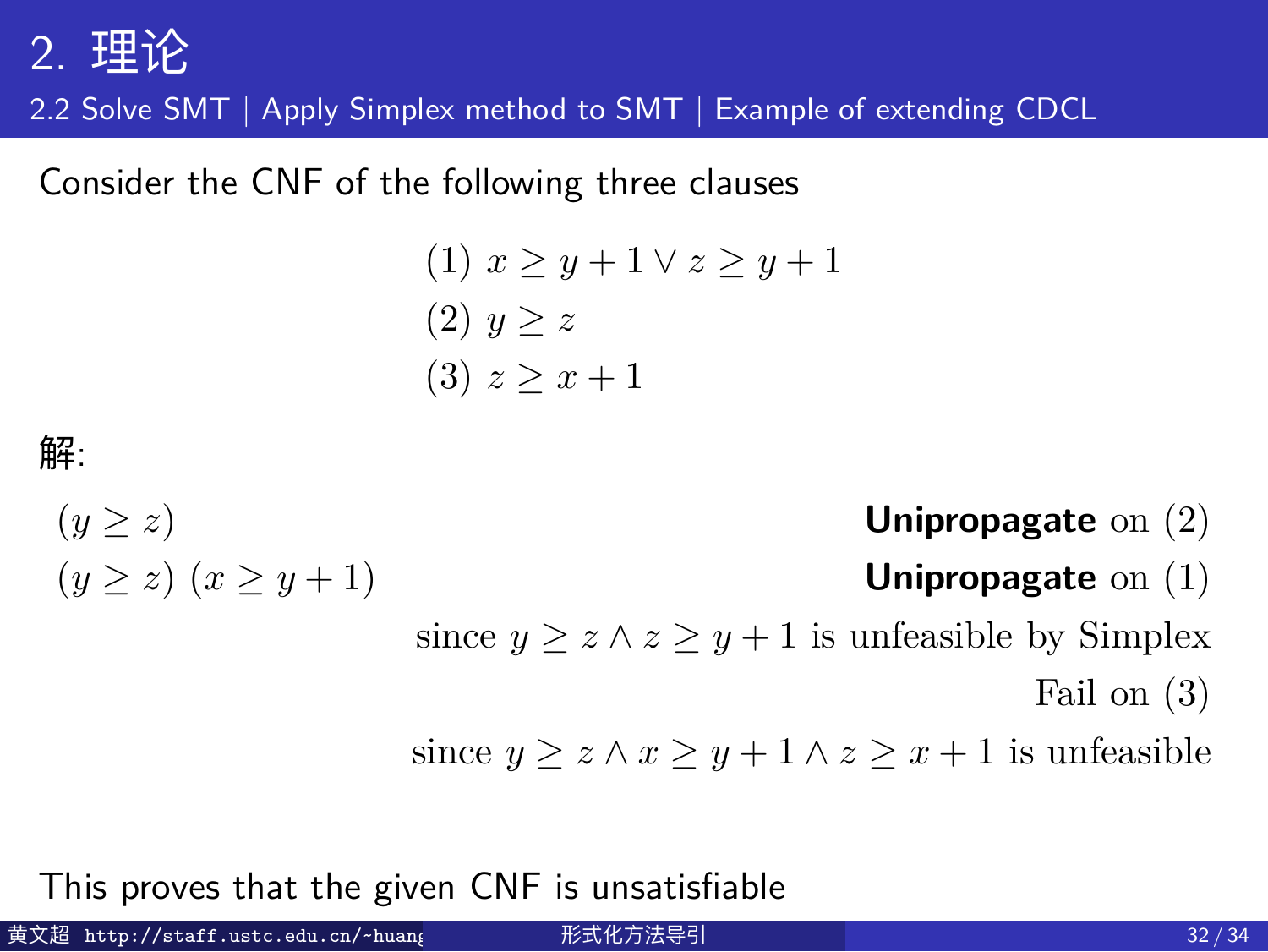2.2 Solve SMT | Apply Simplex method to SMT

Also for more complicated examples with **Decide** and **Backtrack**

This is how current SMT solvers (Z3, CVC4, Yices, …) deal with linear inequalities

Theories:

- *Simplex* is called very often for combination of *M* and literals from clauses
- Other theories: combine CDCL with efficient method for checking whether a conjunction of literals is contradictory
- *Integer Linear programming (ILP),* 整数线性规划 is harder (even NP-complete), but *effectively* supported by current SMT solvers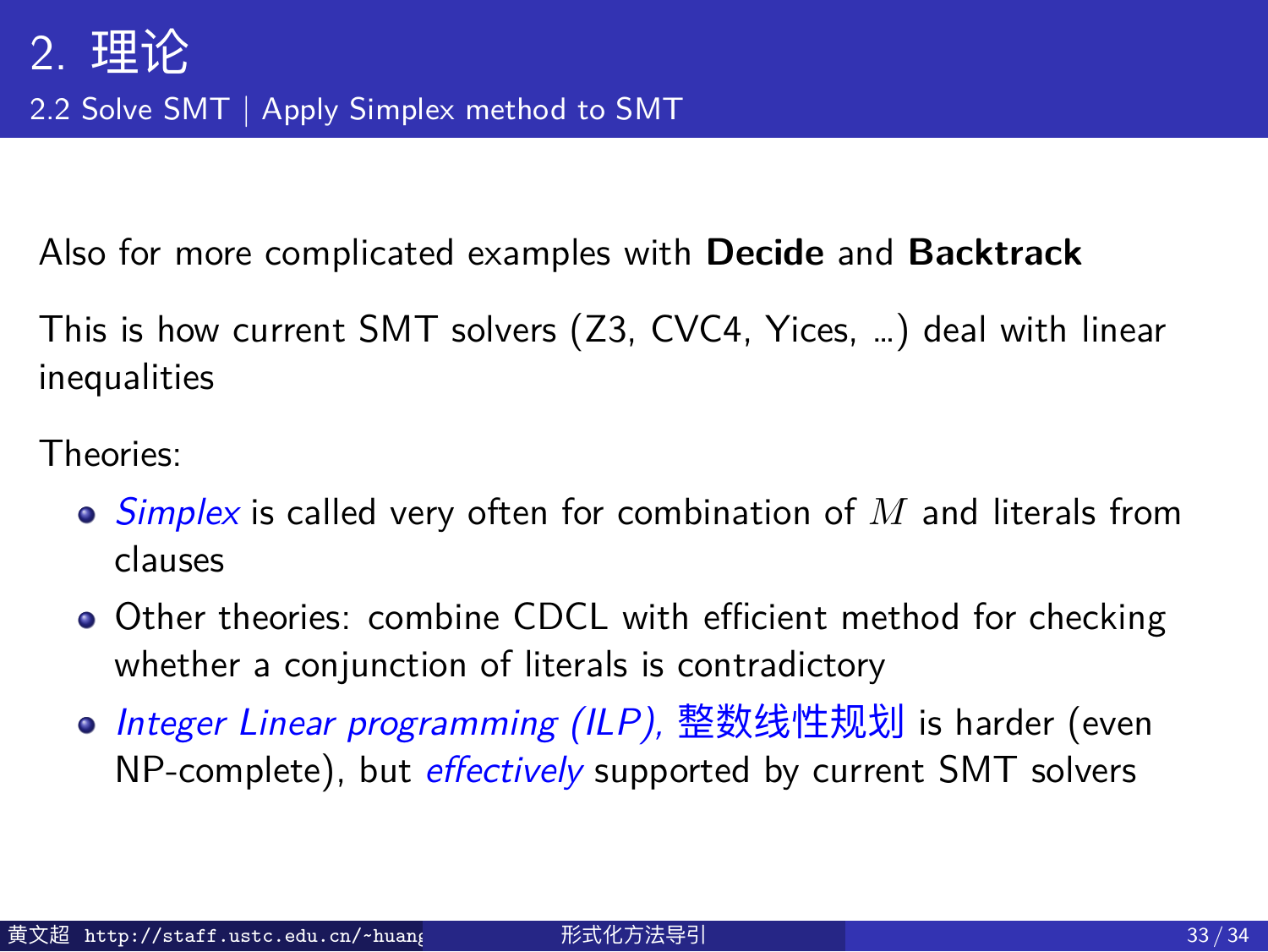# 2022-02-20 形式化方法导引 2. 理论

Also for more complicated examples with **Decide** and **Backtrack** This is how current SMT solvers (Z3, CVC4, Yices, …) deal with linear inequalities Theories: *Simplex* is called very often for combination of *<sup>M</sup>* and literals from Sumplex is called very often for combination of *M* and interals from<br>Clauses<br>Other theories: combine CDCL with efficient method for checking<br>whether a conjunction of literals is contradictory Uther methods: comment CDCL with emisions method for checking<br>*Integer Linear programming (ILP)*, 整数线性规划 is harder (even winkiner a conjunction or interais is contradictory<br>Integer Linear programming (ILP), <u>整数线性规划</u> is harder (even<br>NP-complete), but *effectively* supported by current SMT solvers

2. 理论 2. 理论<br>2.2 Solve SMT | Apply Simplex method to SMT

要求所有的未知量都为整数的线性规划问题叫做整数规划(integer programming, IP)或整数线性规划 (integer linear programming, ILP) 问题。 相对于即使在最坏情况下也能有效率地解出的线性规划问题,整数规划 问题的最坏情况是不确定的,在某些实际情况中(有约束变量的那些) 为 NP 困难问题。